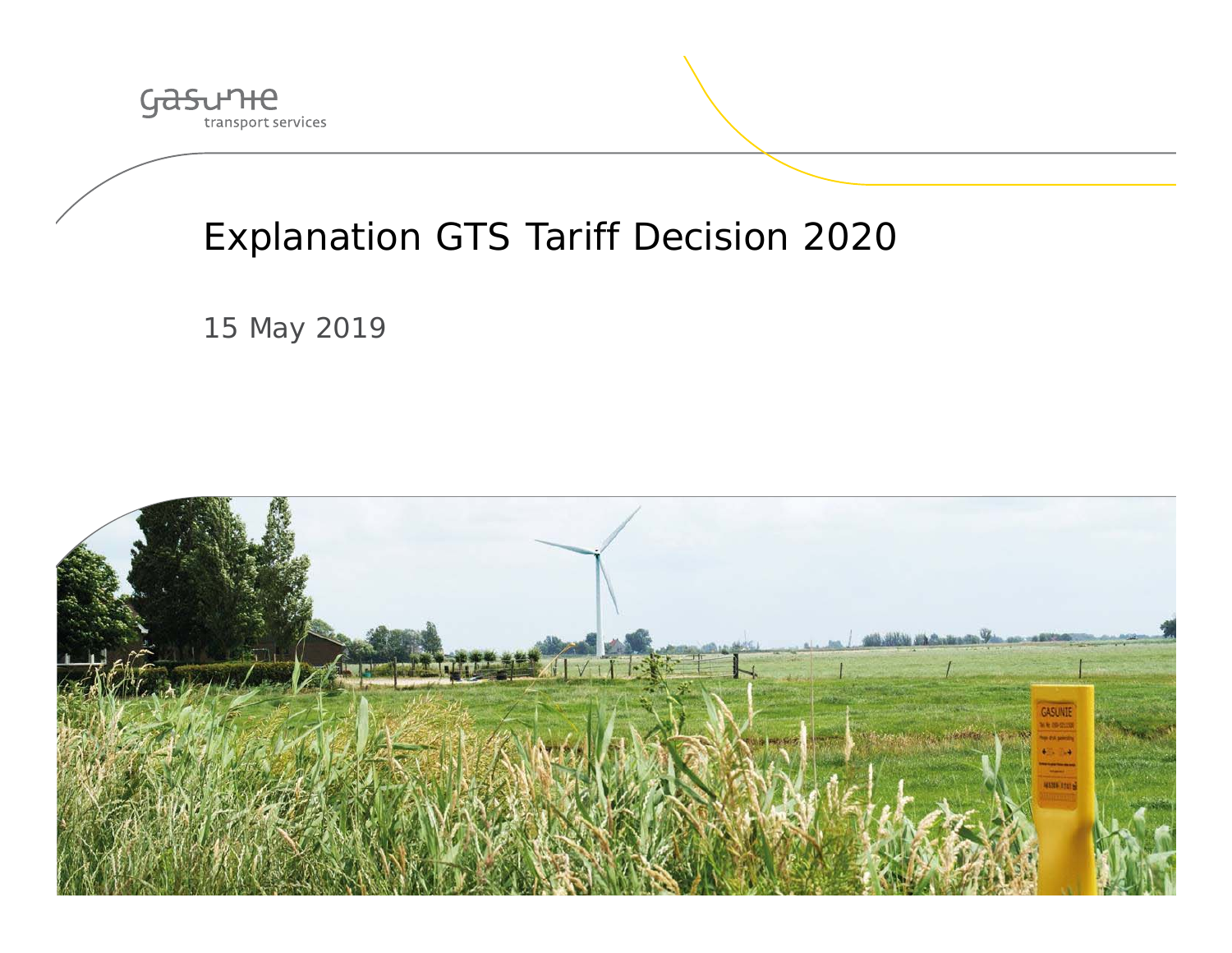

#### Reference prices 2020

| <b>Reference prices</b> | <b>Value</b><br>$(\epsilon/kWh/h/y)$ |
|-------------------------|--------------------------------------|
| Non-storage entry       | 1,620                                |
| Non-storage exit        | 2,268                                |
| Storage entry           | 0,648                                |
| Storage exit            | 0,907                                |

The average tariff increases by 9% compared to 2019

- 1. This increase is mainly the result of methodological changes: 9%
	- Changed method decision 2017-2021: increase of allowed revenue for the years 2017- 2020 by EUR 46 million. This difference must be fully settled in the 2020 tariffs
	- Application of the NC TAR decisior
- 2. The effect of declining capacity sales is expected to be limited to a tariff increase of 1%
- 3. The effect of applying x-factor, inflation and other corrections is -1%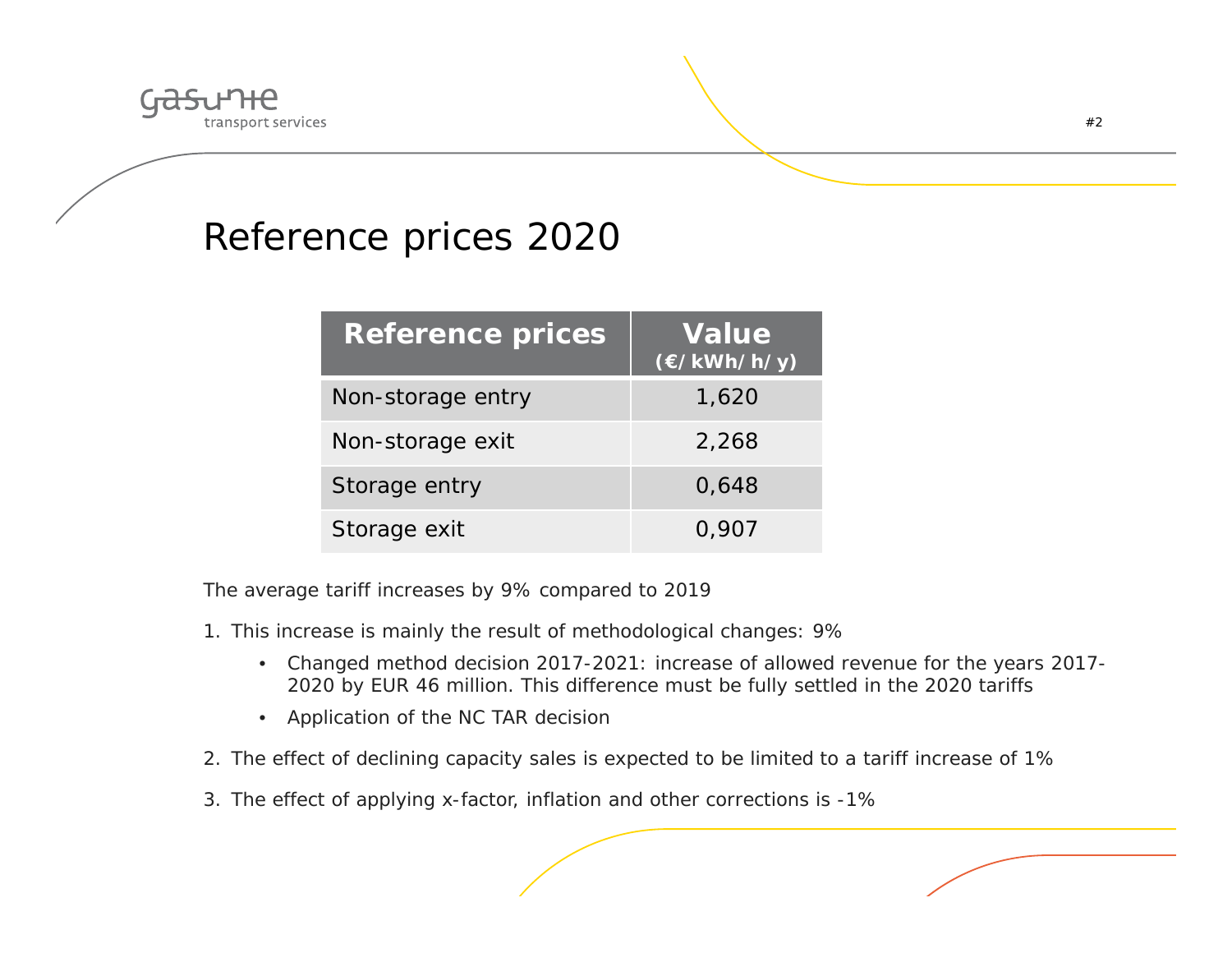

## Content

- $\blacksquare$ Context of the tariff decision
- $\blacksquare$ Reference Price Methodology (RPM): How to determine reference prices
- $\blacksquare$ Input for RPM: Forecasted Contracted Capacity 2020
- $\blacksquare$ Input for RPM: Allowed revenue 2020
- $\blacksquare$ Calculated Reference prices 2020 and graphic views
- $\blacksquare$ Reference price development 2021 and beyond
- $\blacksquare$ Appendix

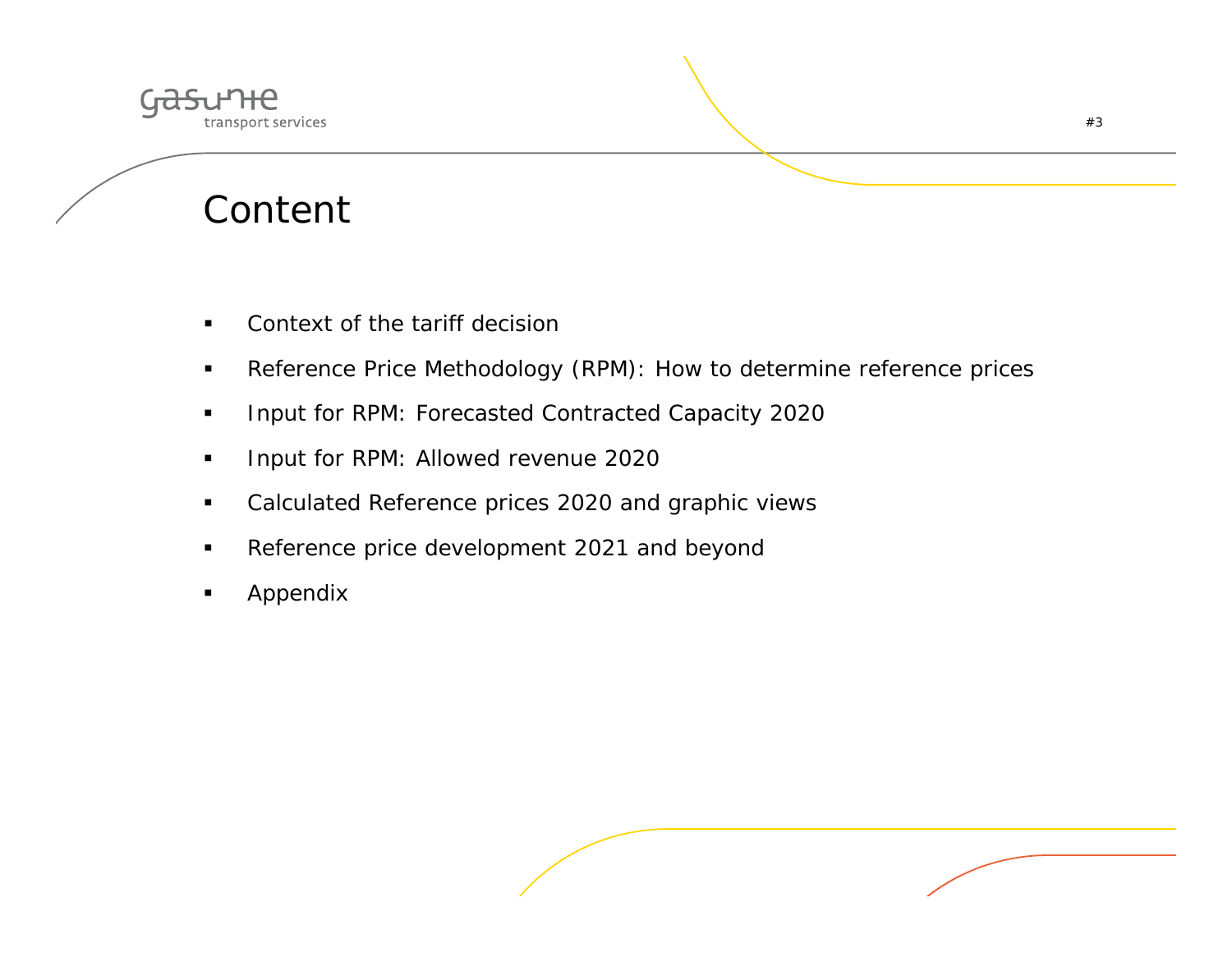

## Content

#### $\mathbf{r}$ Context of the tariff decision

- $\blacksquare$ Reference Price Methodology (RPM): How to determine reference prices
- $\blacksquare$ Input for RPM: Forecasted Contracted Capacity 2020
- $\blacksquare$ Input for RPM: Allowed revenue 2020
- $\blacksquare$ Calculated Reference prices 2020 and graphic views
- $\blacksquare$ Reference price development 2021 and beyond
- $\blacksquare$ Appendix

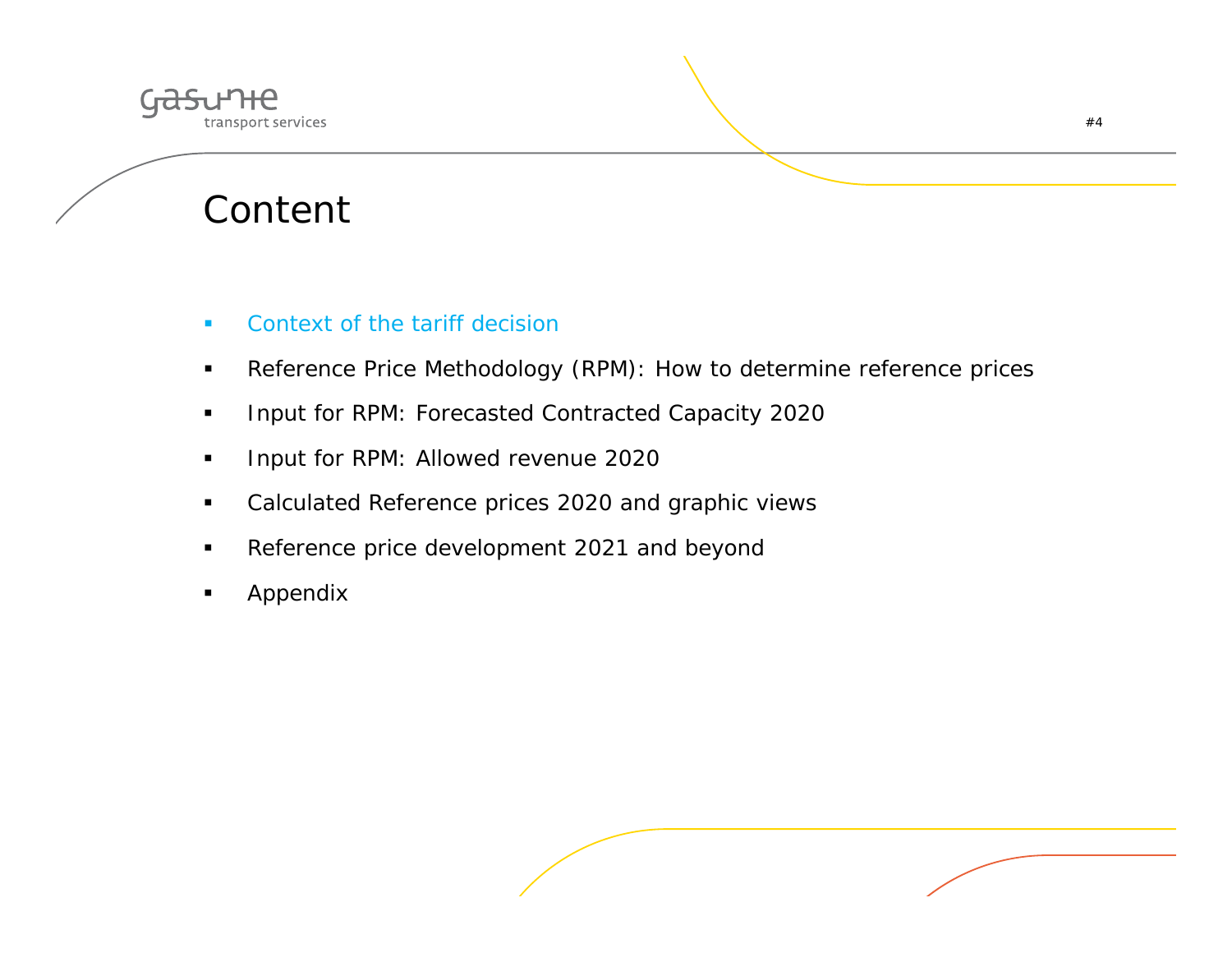

#### Context of the Tariff decision

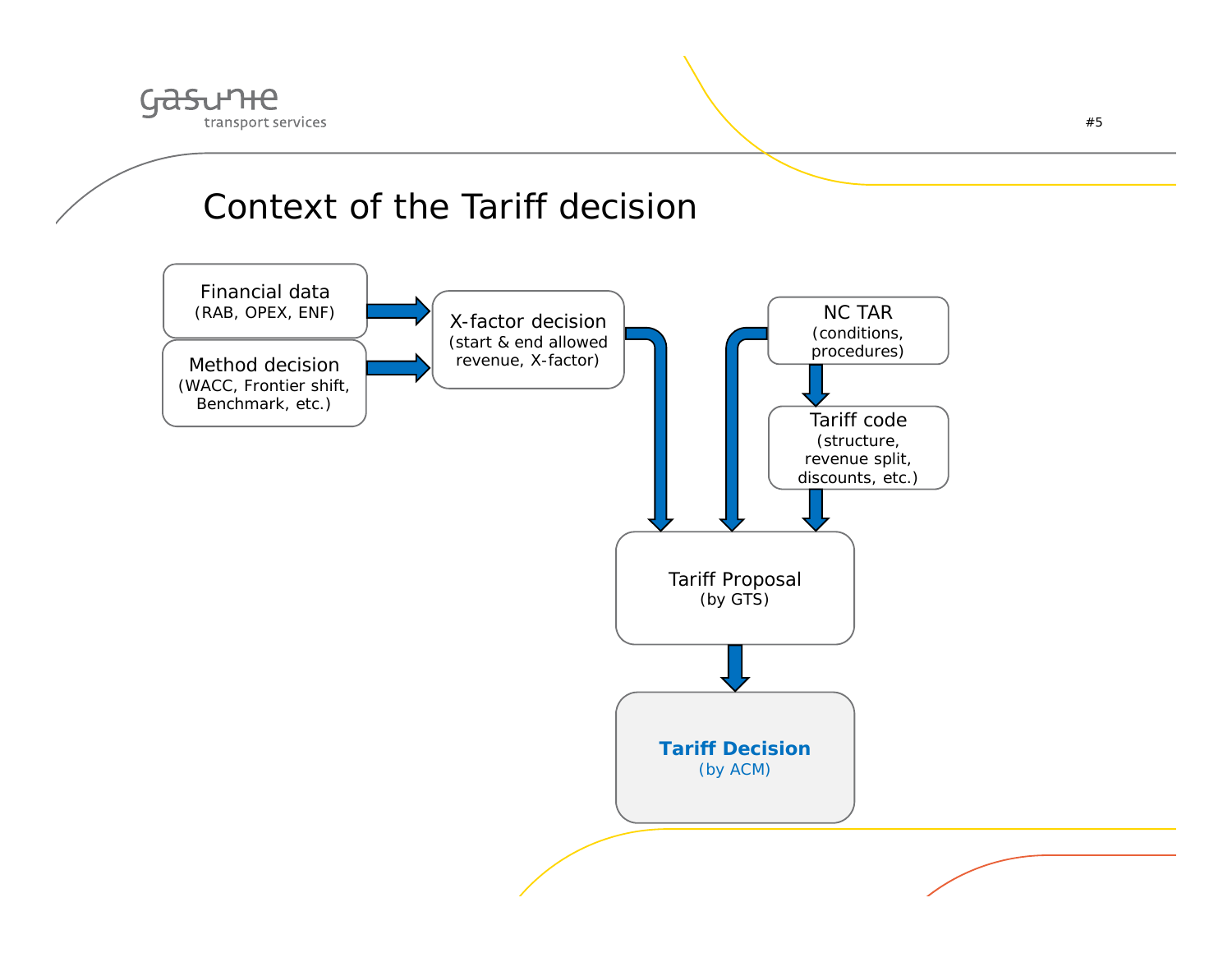

# Key elements of NC TAR agreement

| <b>Key elements</b>                                 | <b>NC TAR decision</b>                                                                                                    |
|-----------------------------------------------------|---------------------------------------------------------------------------------------------------------------------------|
| <b>Services</b>                                     | All-in Transmission service (no different tariffs anymore for<br>transport, quality conversion, balancing and connection) |
| Reference Price Methodology (RPM)                   | Postage stamp                                                                                                             |
| Share of allowed revenue received from entry points | 40%                                                                                                                       |
| Share of allowed revenue received from exit points  | 60%                                                                                                                       |
| Storage discount                                    | 60%                                                                                                                       |
| LNG discount                                        | 0%                                                                                                                        |
| Multiplier for daily and within-day product         | 1,75                                                                                                                      |
| Multiplier for monthly product                      | 1,50                                                                                                                      |
| Multiplier for quarterly product                    | 1,25                                                                                                                      |
| Seasonal factors for non yearly products            | <b>Yes</b>                                                                                                                |
| Interruptible capacity discount                     | Ex ante; discount is 0,01%                                                                                                |
| Wheeling capacity discount                          | 94%                                                                                                                       |
| Shift of capacity on FCFS exit points               | Only under strict conditions                                                                                              |
| Shorthaul                                           | No longer possible                                                                                                        |
| <b>Backhaul</b>                                     | Replaced by regular firm or interruptible & entry or exit capacity                                                        |
| Diversion, ToC, ToU                                 | Services still available, but no administrative fee anymore                                                               |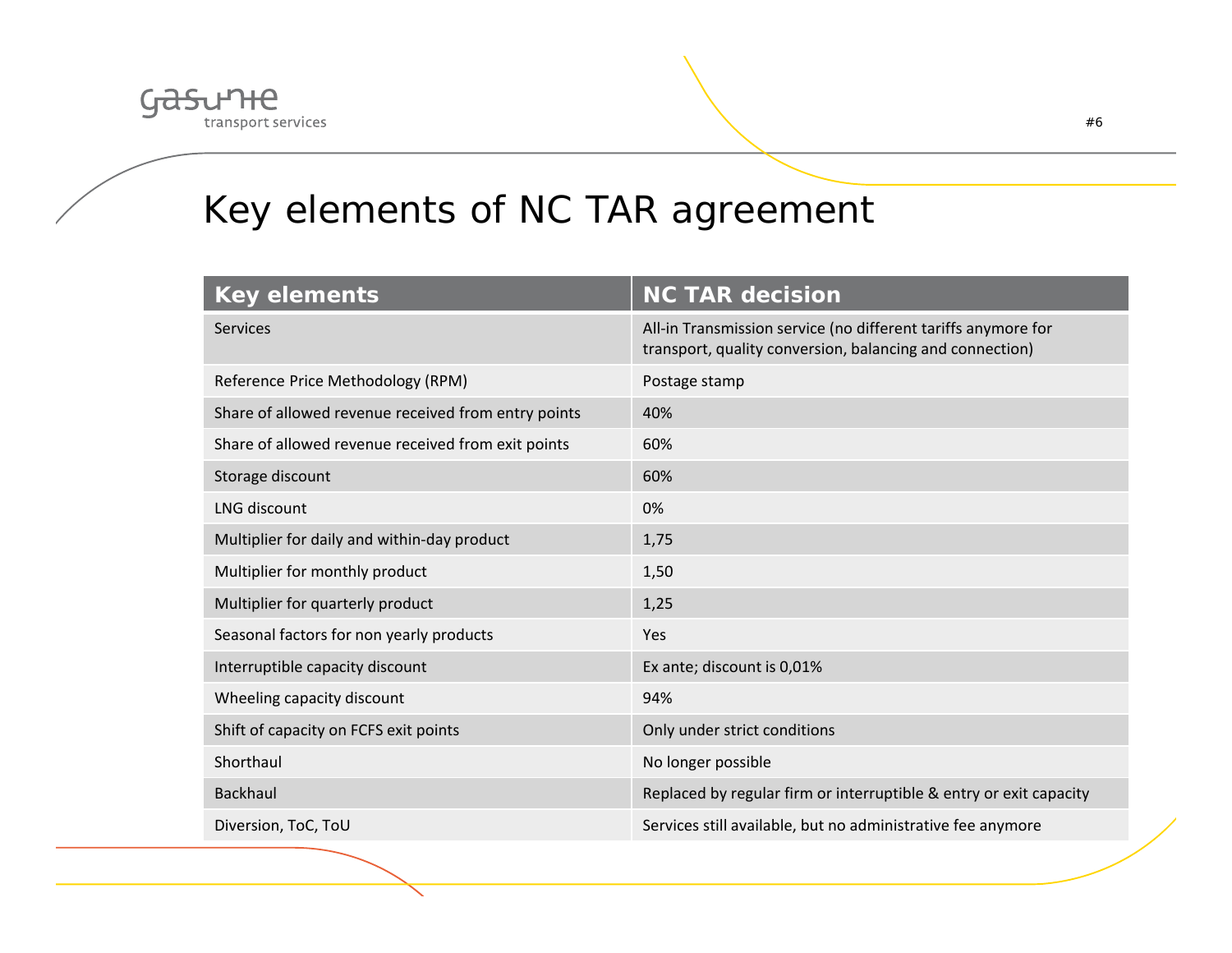

## Content

- $\blacksquare$ Context of the tariff decision
- $\mathcal{L}_{\mathcal{A}}$ Reference Price Methodology (RPM): How to determine reference prices
- $\blacksquare$ Input for RPM: Forecasted Contracted Capacity 2020
- $\blacksquare$ Input for RPM: Allowed revenue 2020
- $\blacksquare$ Calculated Reference prices 2020 and graphic views
- $\blacksquare$ Reference price development 2021 and beyond
- $\blacksquare$ Appendix

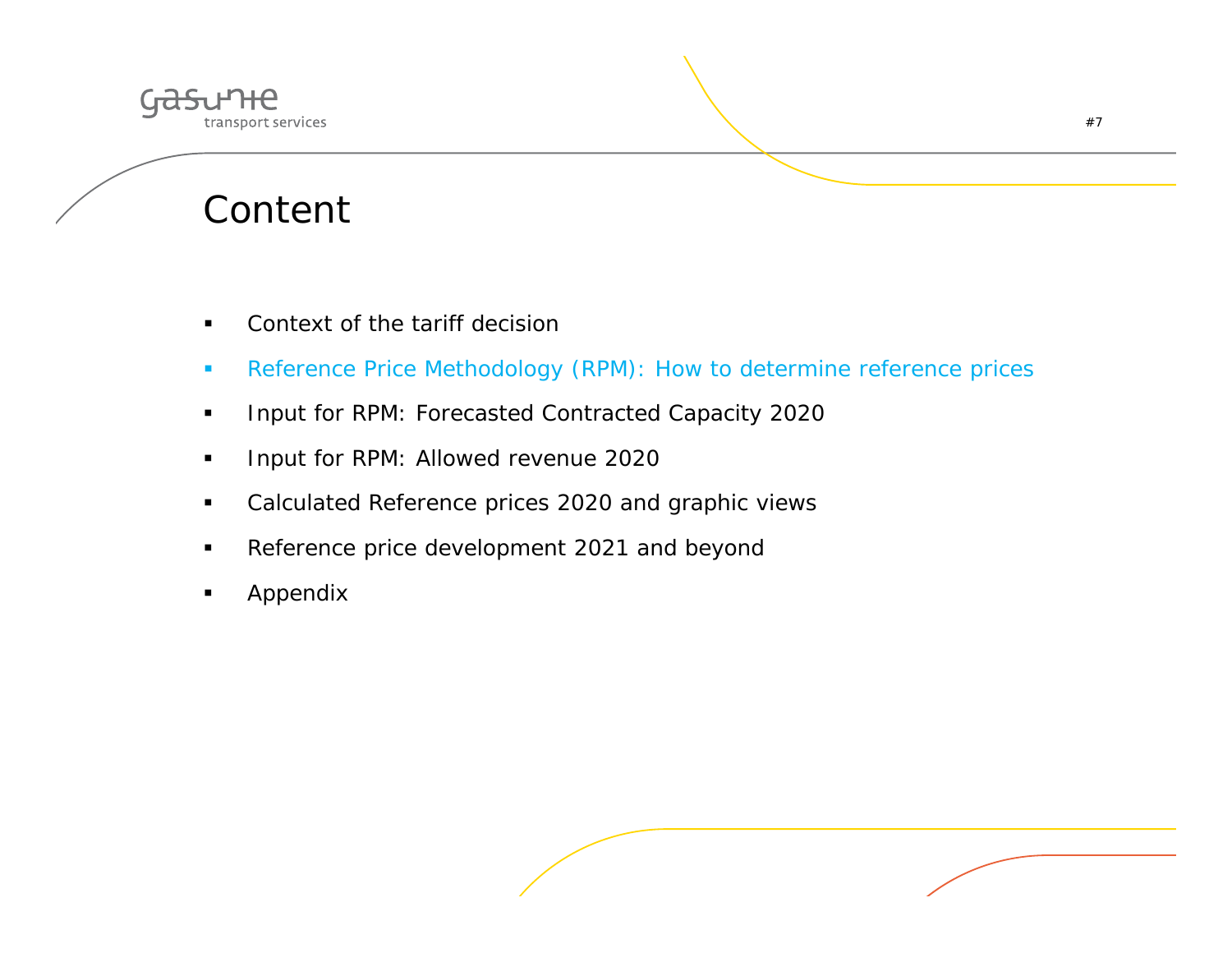

#### How to determine reference prices

'reference price' means the price for the yearly firm standard capacity product

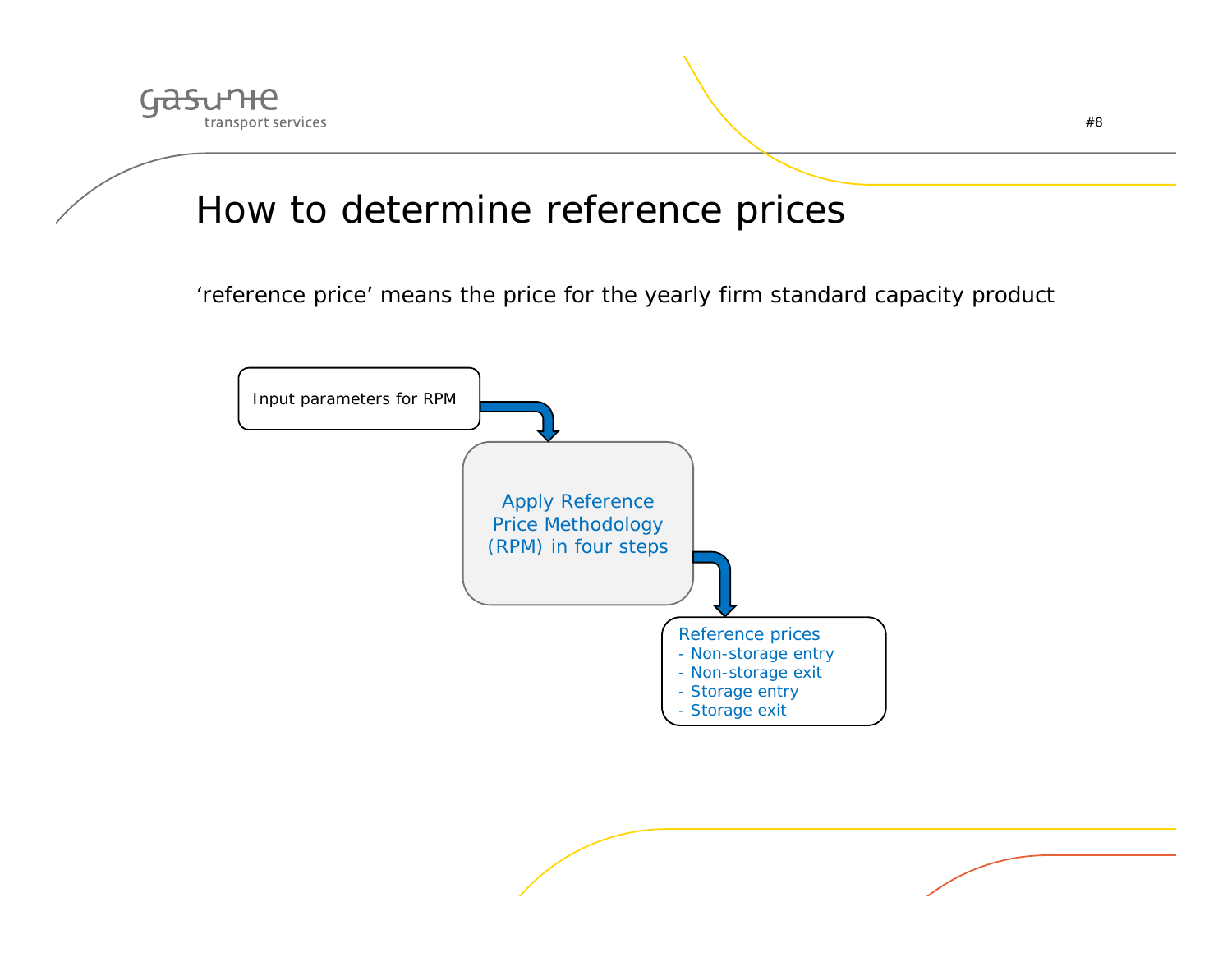

## Input parameters for RPM

| <b>Parameter</b>                                    | <b>Value</b> | <b>Remark</b>                     |  |
|-----------------------------------------------------|--------------|-----------------------------------|--|
| Share of allowed revenue received from entry points | 40%          |                                   |  |
| Share of allowed revenue received from exit points  | 60%          | NC TAR decision                   |  |
| Storage discount                                    | 60%          |                                   |  |
| Allowed revenue                                     |              |                                   |  |
| Forecasted contracted entry capacity                |              |                                   |  |
| Forecasted contracted exit capacity                 |              | tariff decision by ACM,<br>yearly |  |
| Forecasted contracted entry Storage capacity        |              |                                   |  |
| Forecasted contracted exit Storage capacity         |              |                                   |  |

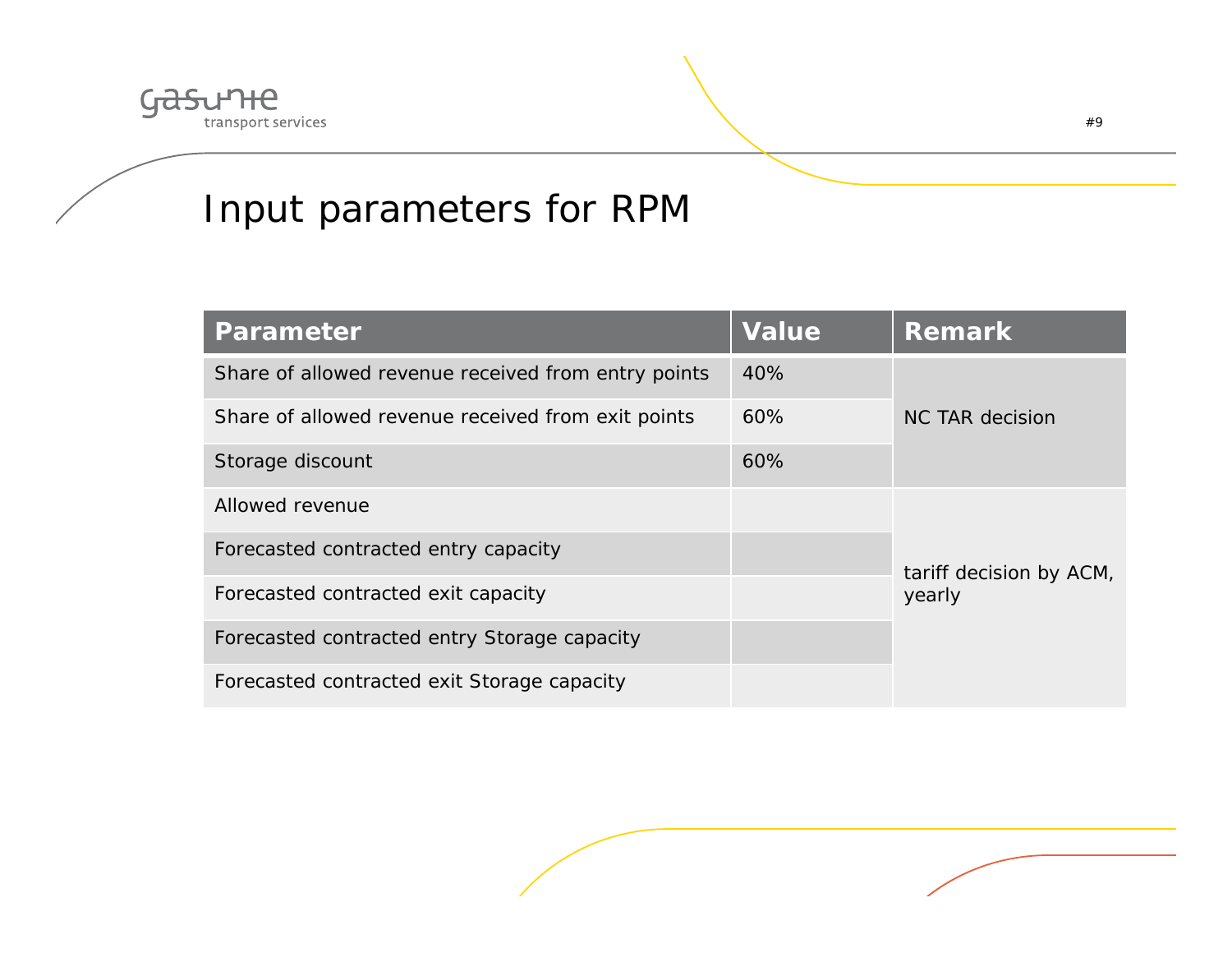

Reference price methodology (RPM) in four steps

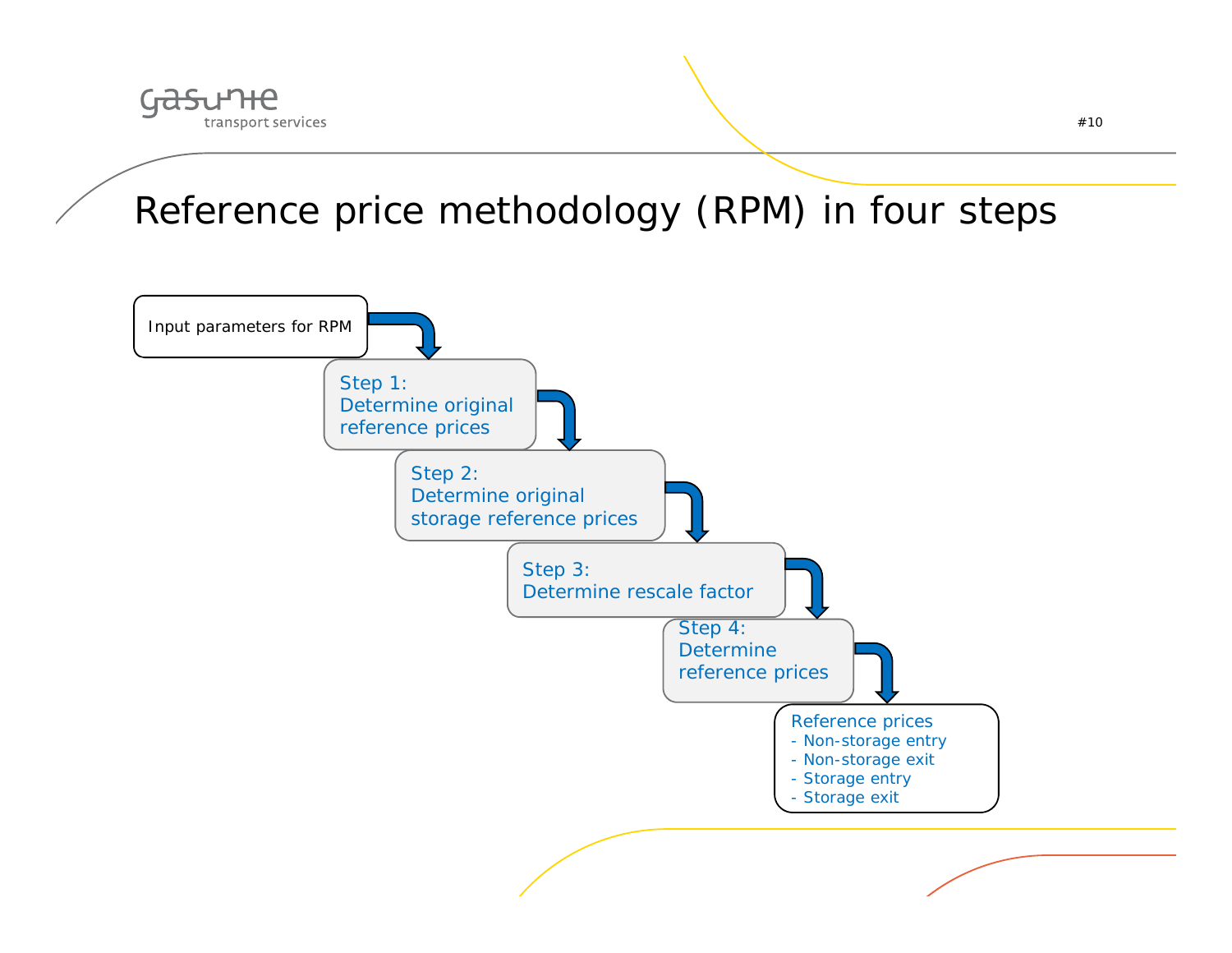

### Step 1: Determine Original Reference prices

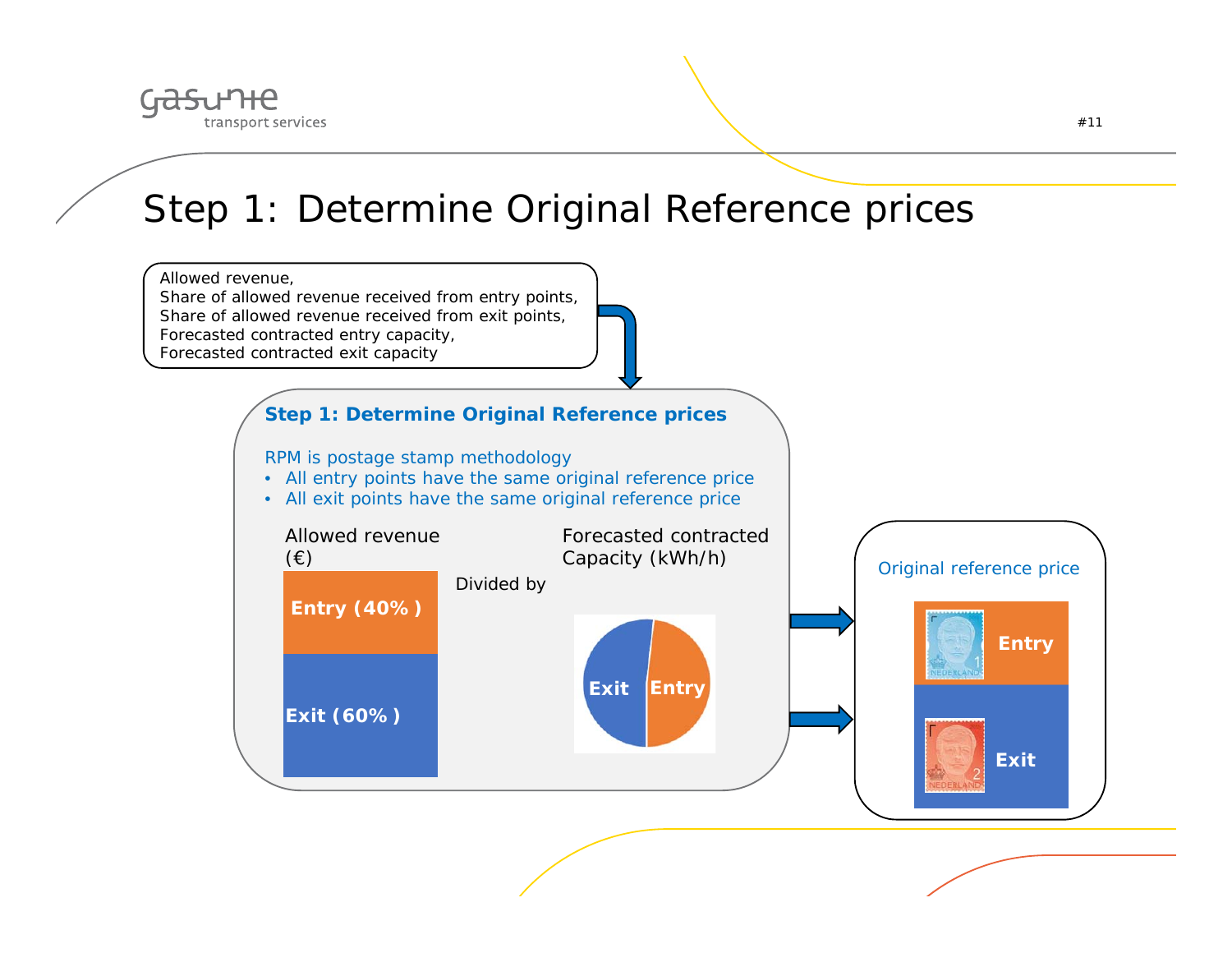

## Step 2: Determine original storage reference price

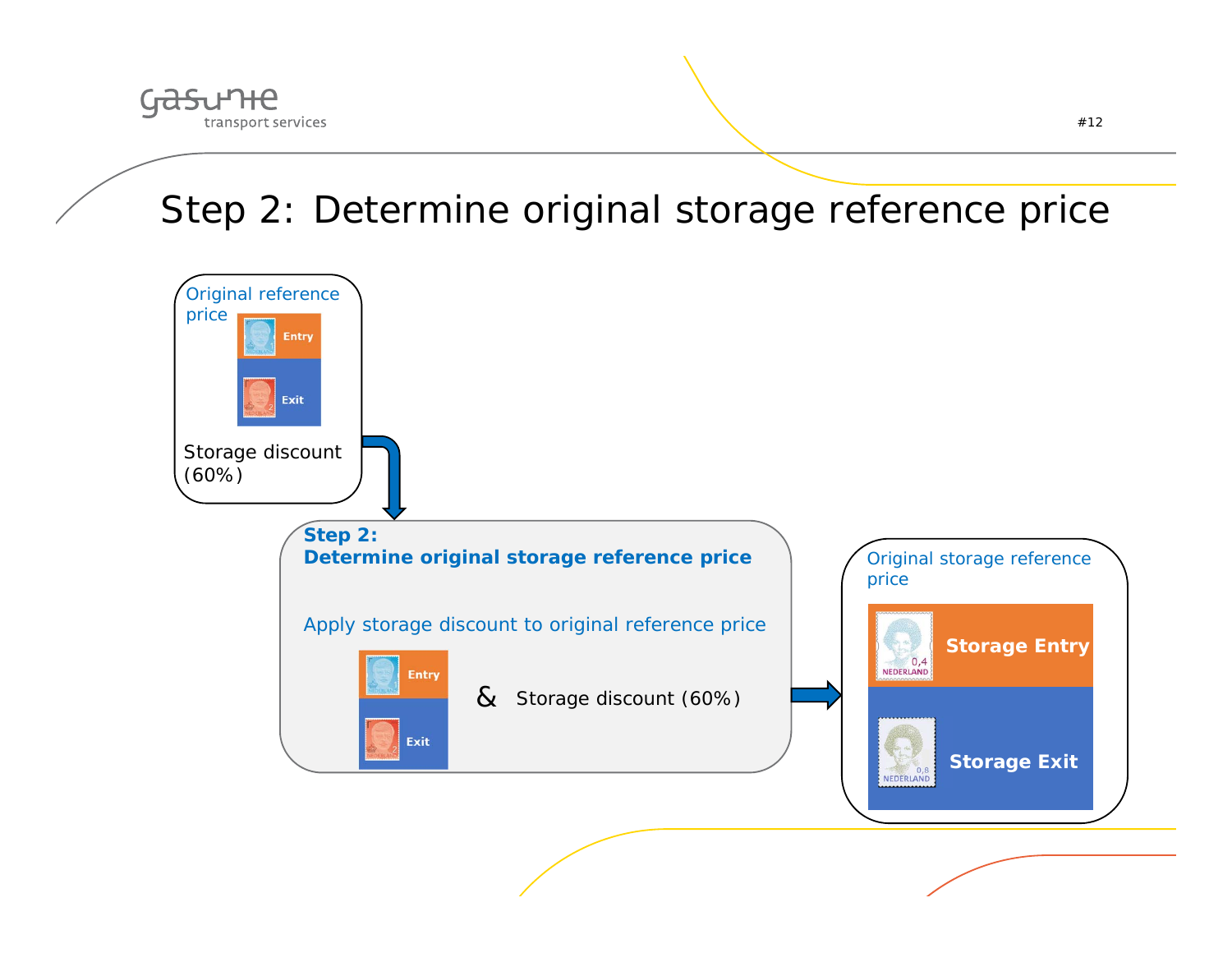

#### Step 3: Determine rescale factor

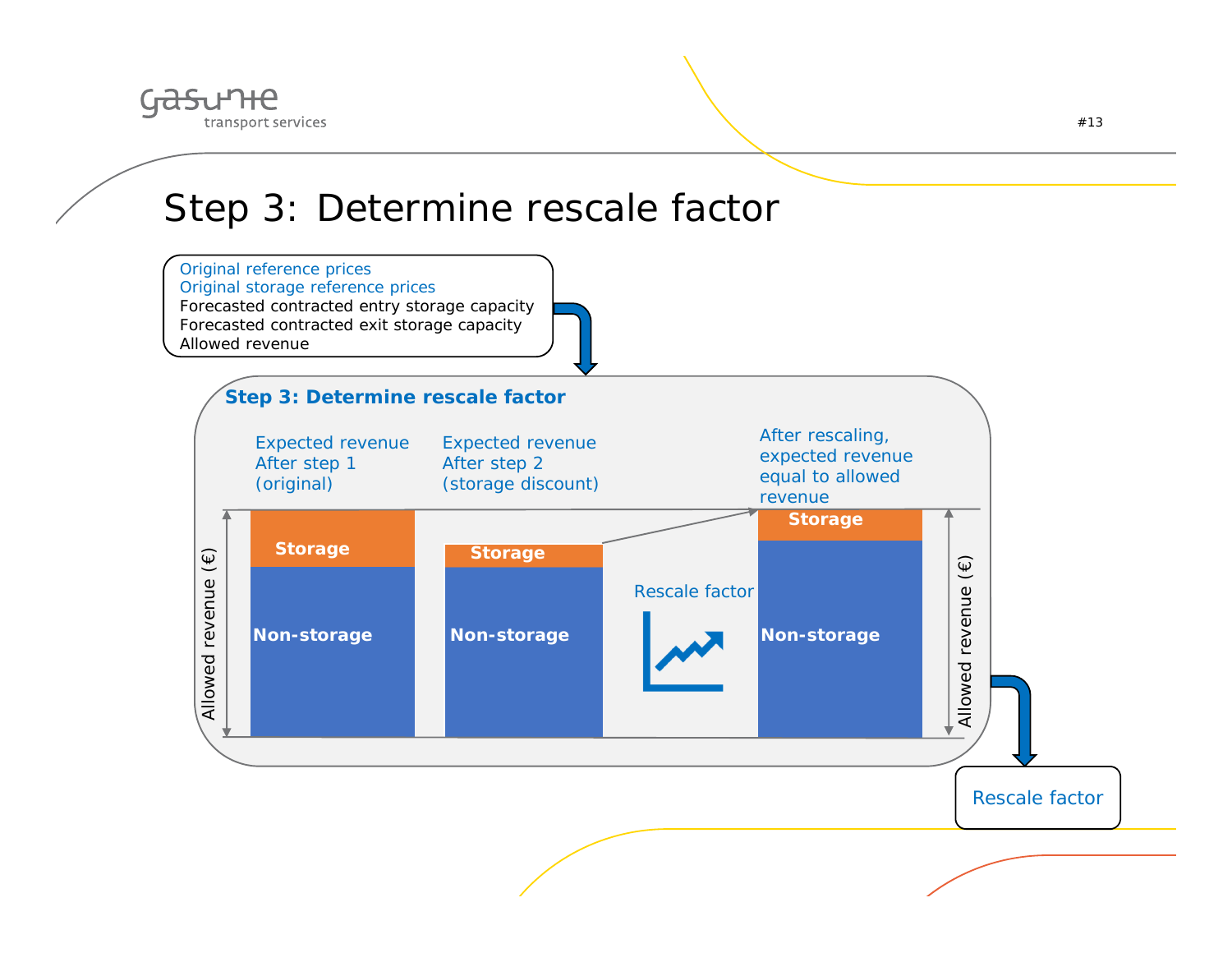

## Step 4: Determine reference prices

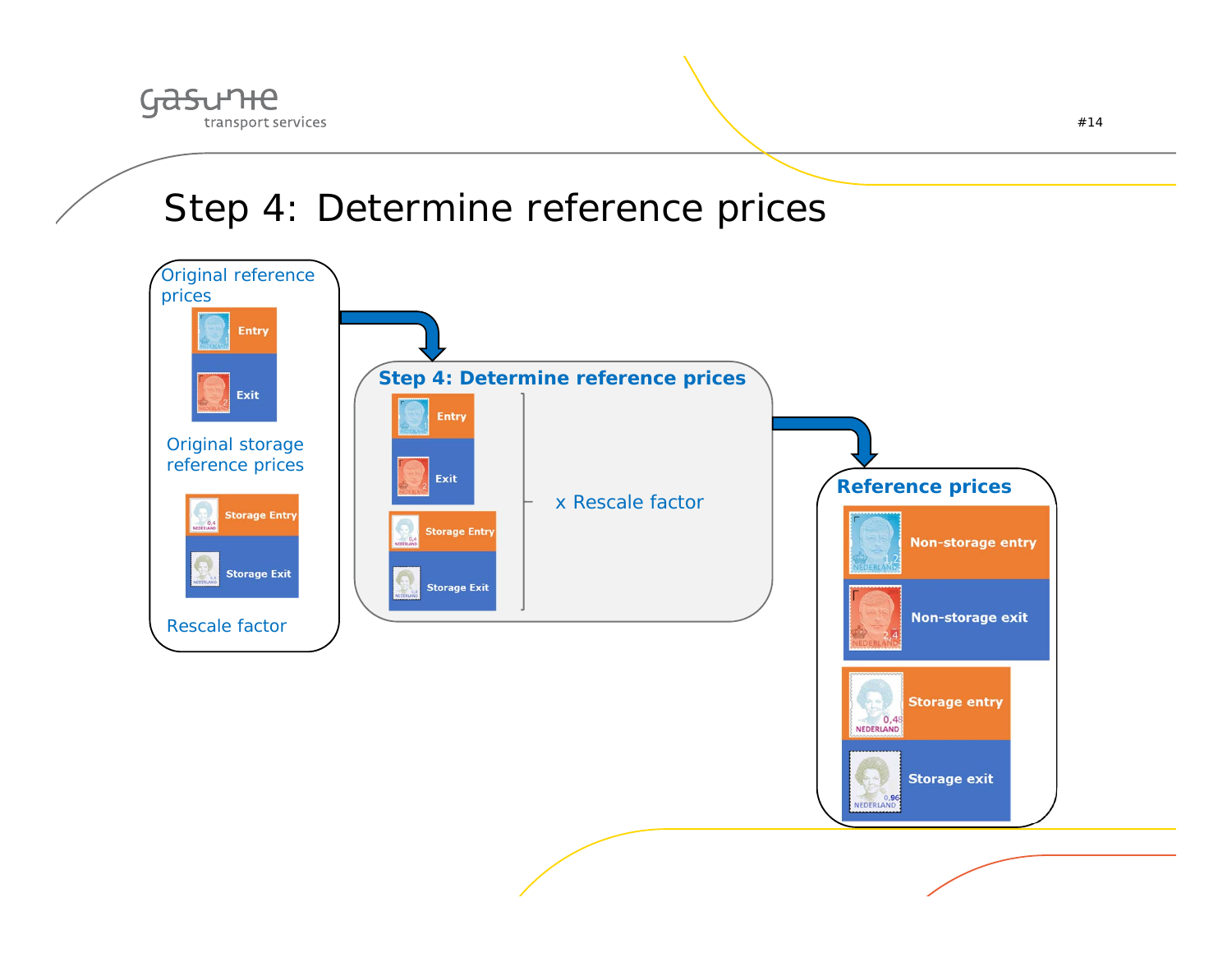

## Content

- $\blacksquare$ Context of the tariff decision
- $\blacksquare$ Reference Price Methodology (RPM): How to determine reference prices
- $\blacksquare$ Input for RPM: Forecasted Contracted Capacity 2020
- $\blacksquare$ Input for RPM: Allowed revenue 2020
- $\blacksquare$ Calculated Reference prices 2020 and graphic views
- $\blacksquare$ Reference price development 2021 and beyond
- $\blacksquare$ Appendix

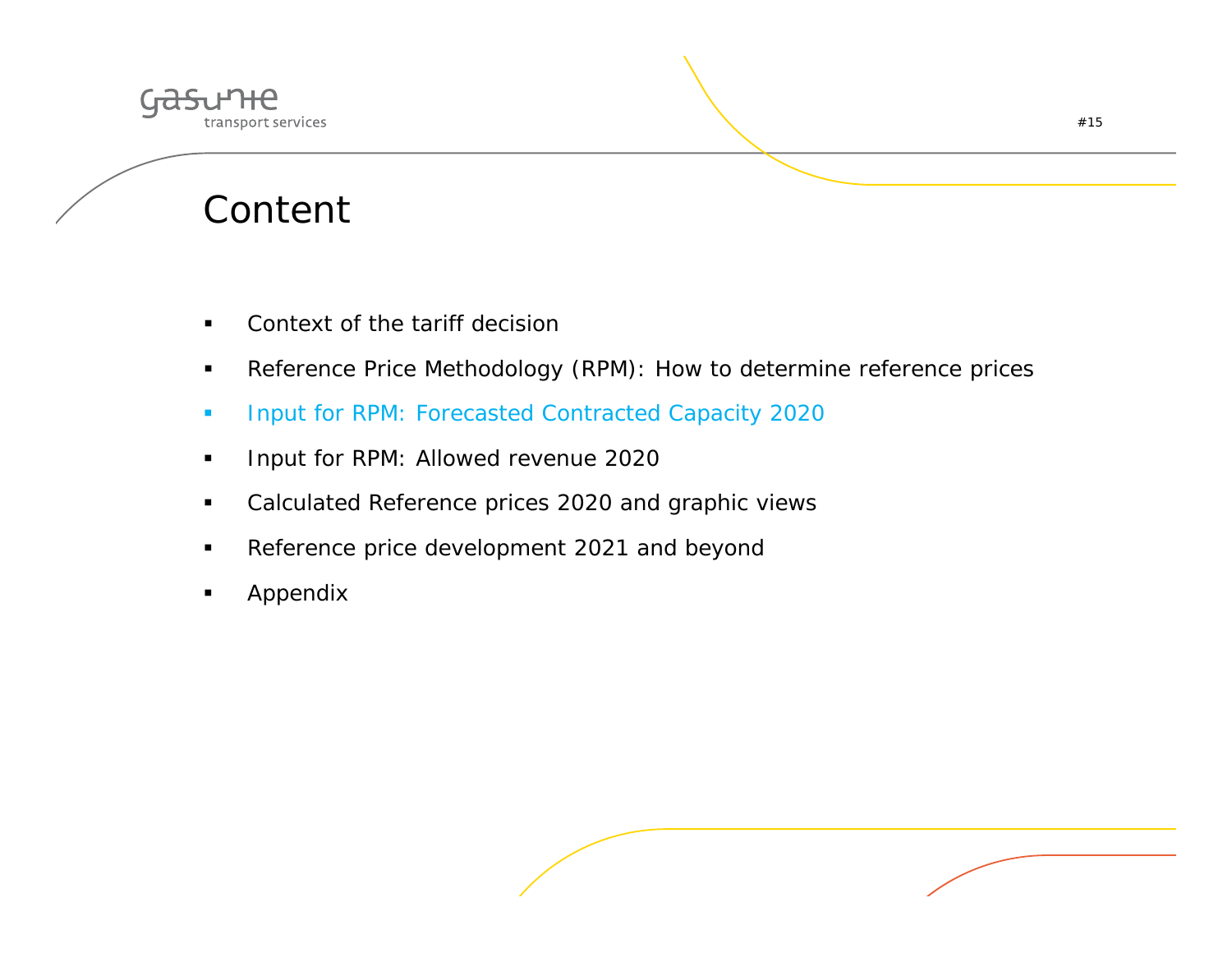

#### Forecasted Contracted Capacity 2020

#### What is forecasted contracted capacity (FCC)?

- $\blacksquare$ We forecast the sale of our 5 standard capacity products: within-day, day, month, quarter, year
- n We translate each forecasted capacity of a non-yearly product to a capacity value of the yearly product
	- n using the multiplier, the seasonal factor and the year fraction for each non-yearly product (M  $*$  Sf  $*$  Yf)
- $\blacksquare$ The sum of all these "yearly" capacities is the 'forecasted contracted capacity'

#### How do we forecast the FCC?

- n We forecast the FCC per segment: Storage, Border points, Production points, LNG, Local distribution points, Industry
- n Two types per segment: already contracted capacity + expected capacity sales
- n Expected capacity sales are based on historical analysis and expectation from shippers, operators etc.

#### What if the realised capacity sales differ from the FCC?

- $\blacksquare$ With an accurate forecast, shippers will pay the right tariff for the capacity products
- $\blacksquare$ Realised revenue > Allowed revenue: Shippers paid too much
- Realised revenue < Allowed revenue: Shippers paid too little
- n Because of revenue cap regulation differences will be reconciliated two years later
- $\blacksquare$ With an accurate forecast, reconciliation T+2 will be minimised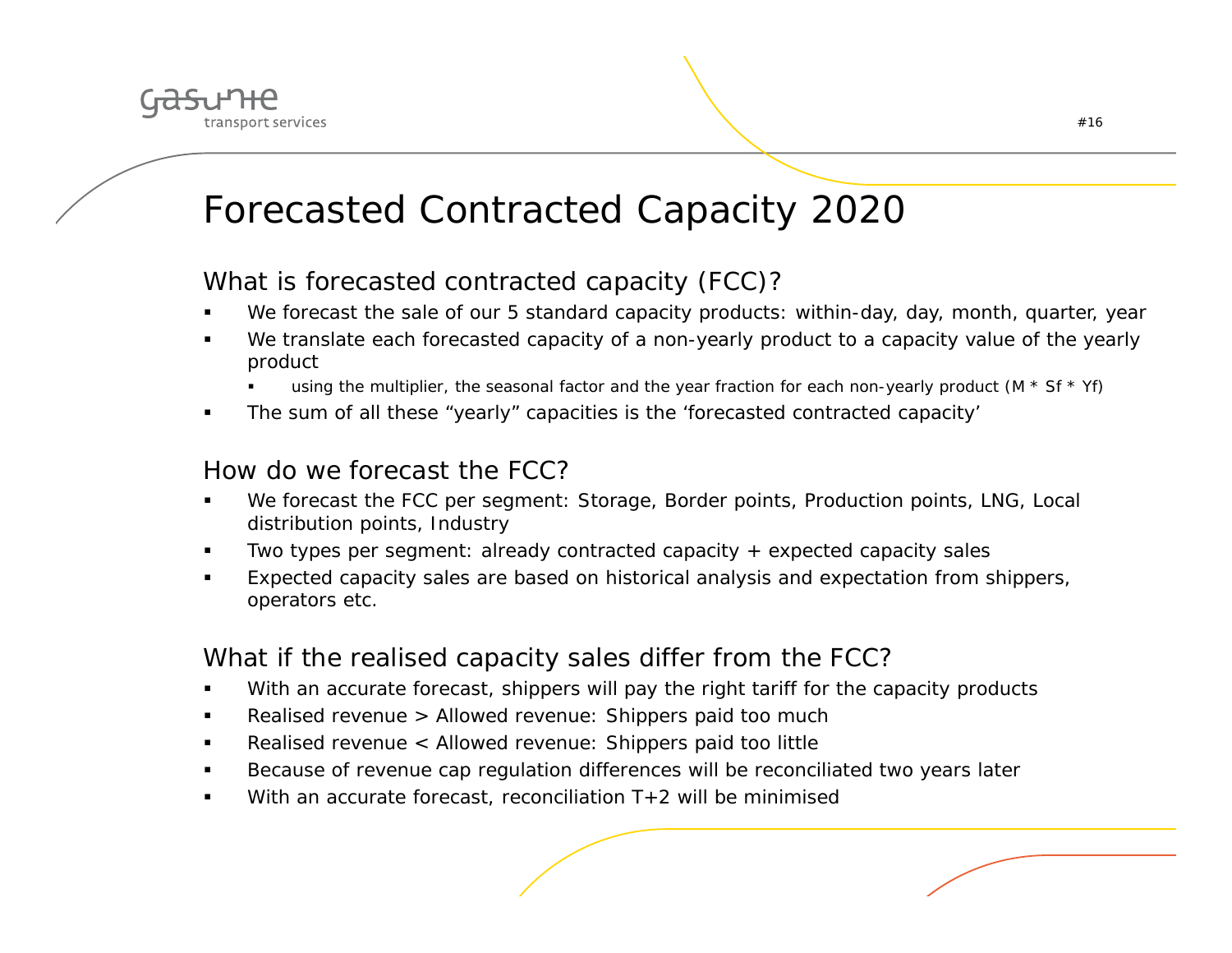

### Forecasted Contracted Capacity 2019 versus 2020

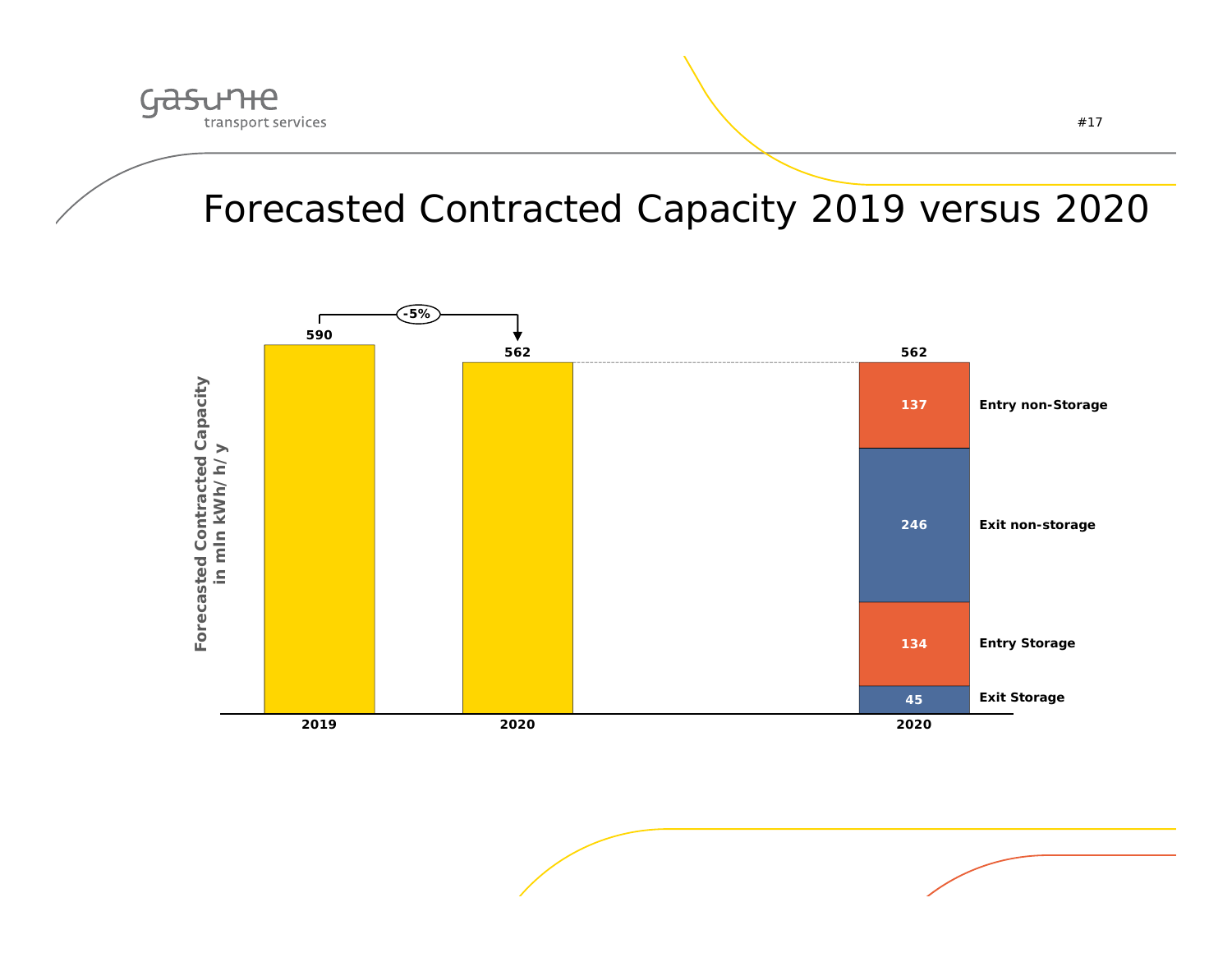

## Explanation differences between 2019 and 2020

- п Methodology change
	- $\blacksquare$  NC TAR decision imposes other multipliers and seasonal factors:
		- $\blacksquare$ Profiled capacities generate less FCC
		- $\blacksquare$ Short term winter products generate less FCC
	- Decrease: 4%
- $\blacksquare$  Expiring long-term contracts
	- We expect shippers will switch to short-term bookings
		- $\blacksquare$ Shippers can predict their short-term capacity needs better
		- We expect shippers to contract a lower level of capacity
	- Decrease: 1%

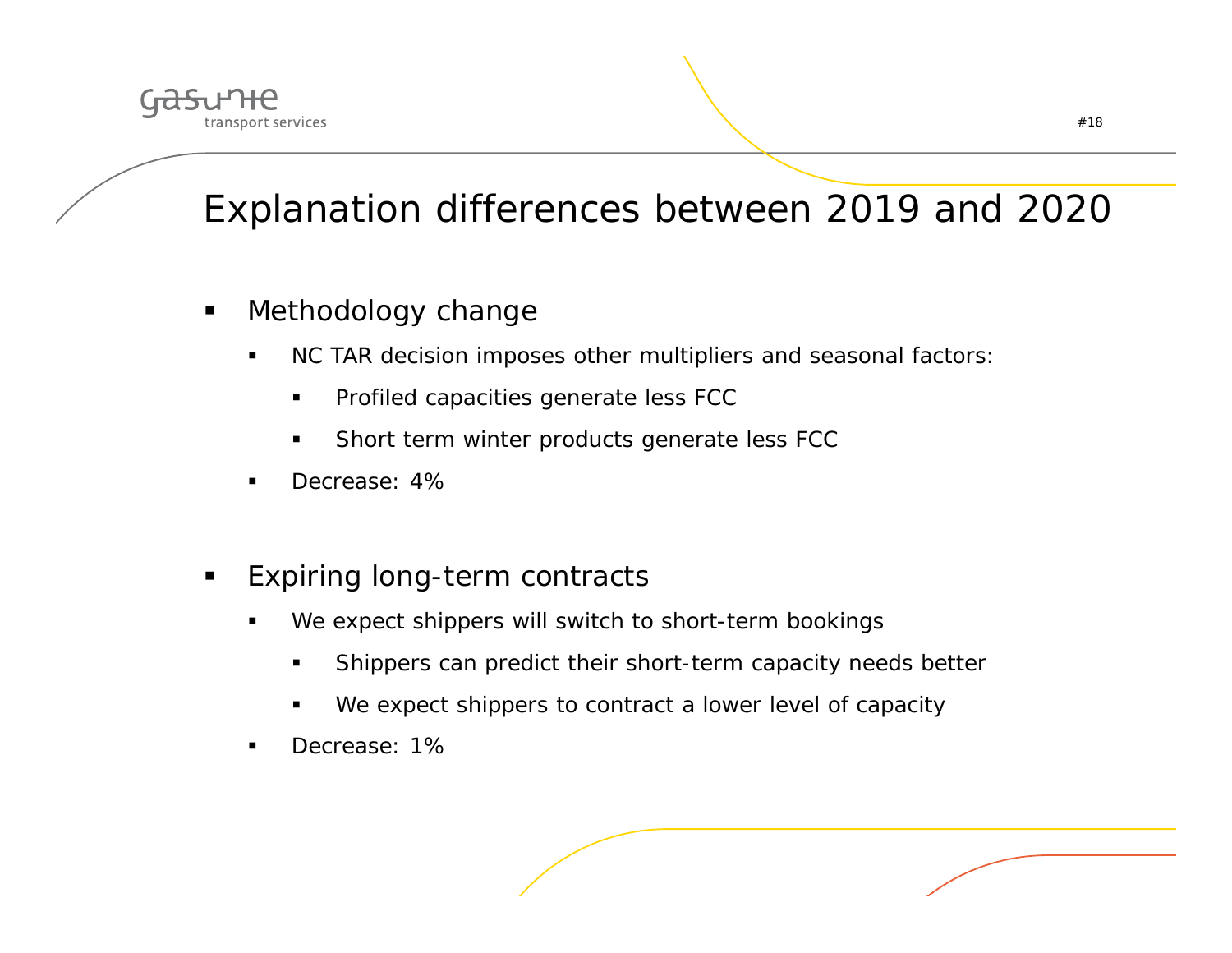

## Content

- $\blacksquare$ Context of the tariff decision
- $\blacksquare$ Reference Price Methodology (RPM): How to determine reference prices
- $\blacksquare$ Input for RPM: Forecasted Contracted Capacity 2020
- $\mathcal{L}_{\mathcal{A}}$ Input for RPM: Allowed revenue 2020
- $\blacksquare$ Calculated Reference prices 2020 and graphic views
- $\blacksquare$ Reference price development 2021 and beyond
- $\blacksquare$ Appendix

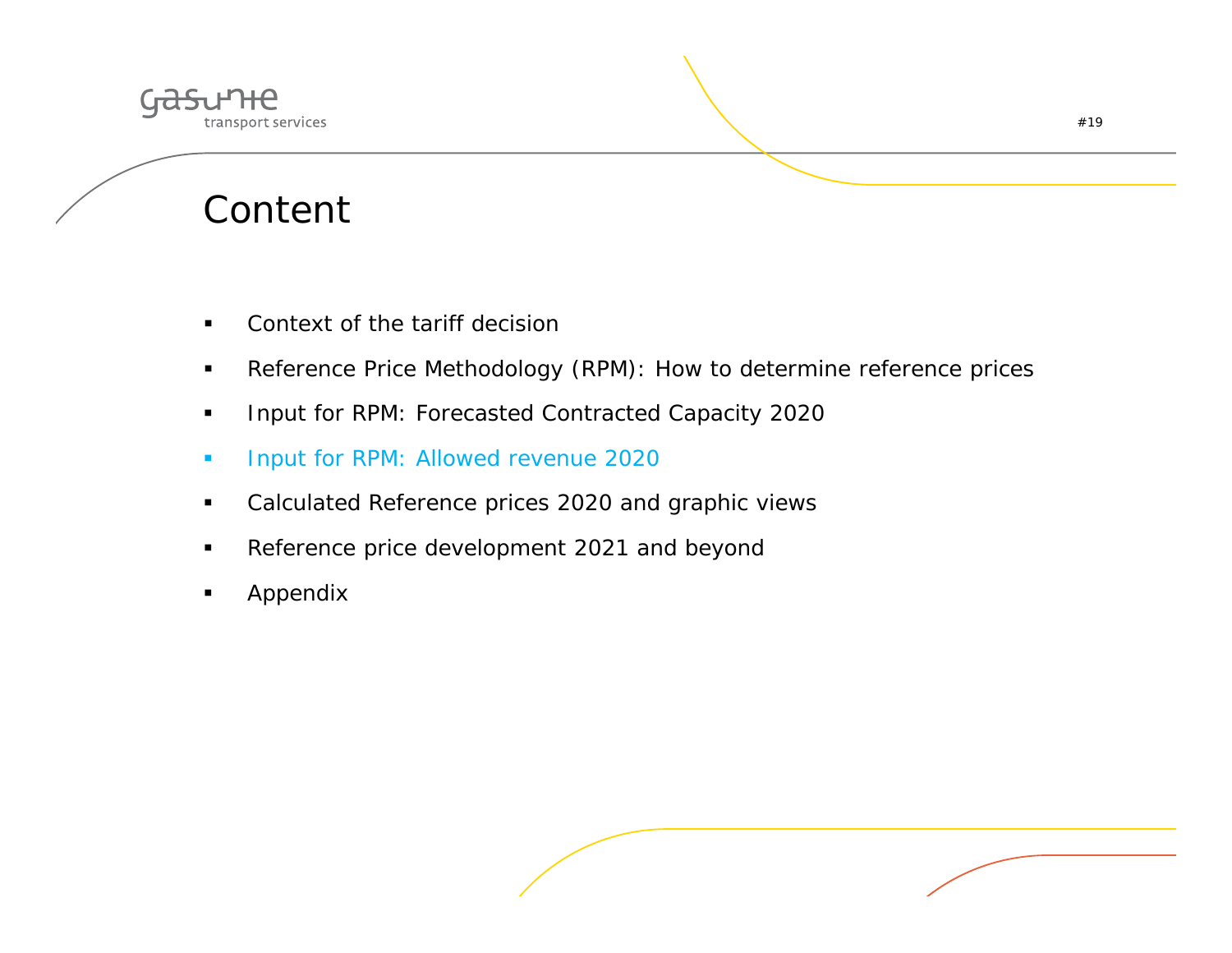

### Determination of allowed revenue 2020 (1/2)

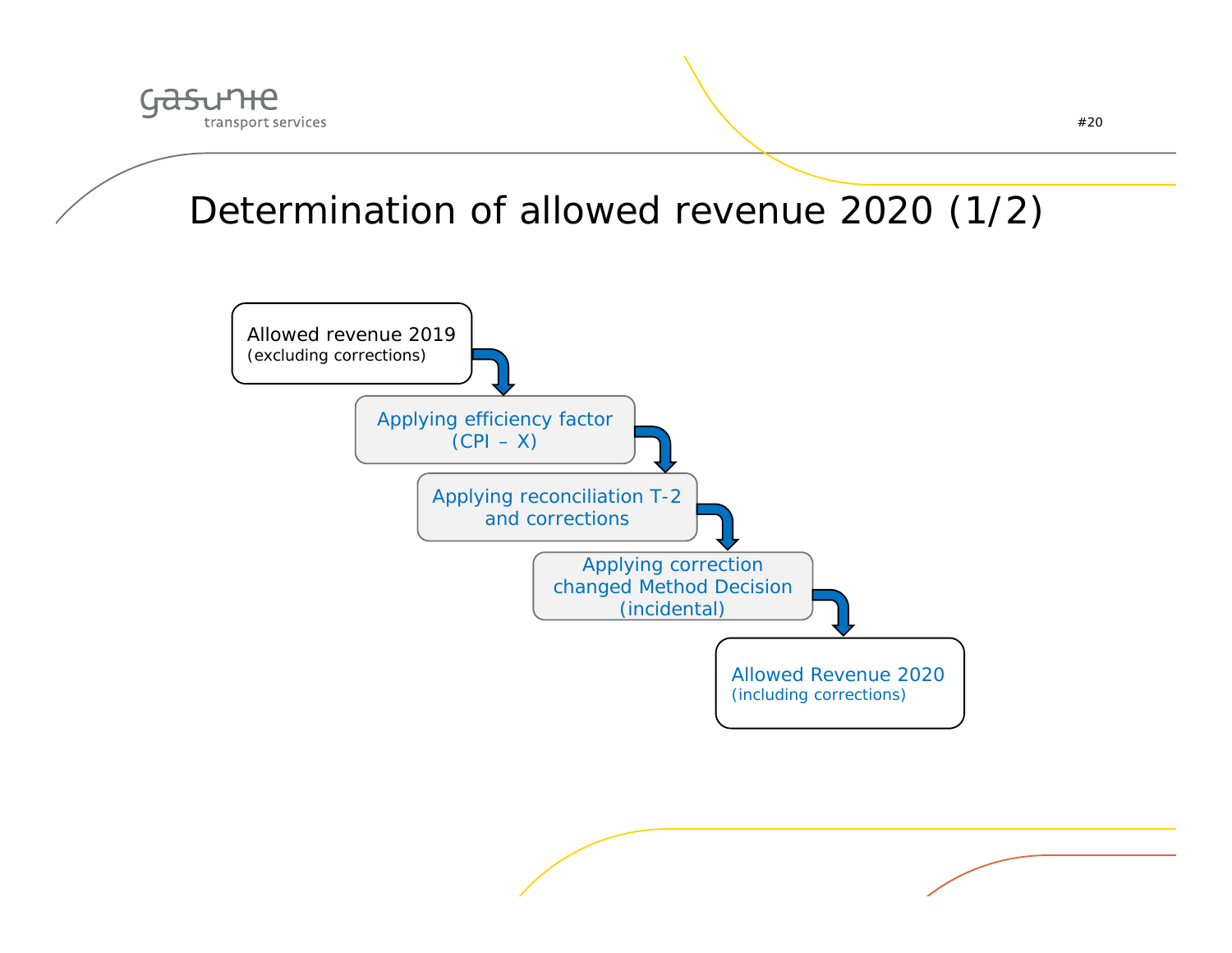

### Determination of allowed revenue 2020 (2/2)

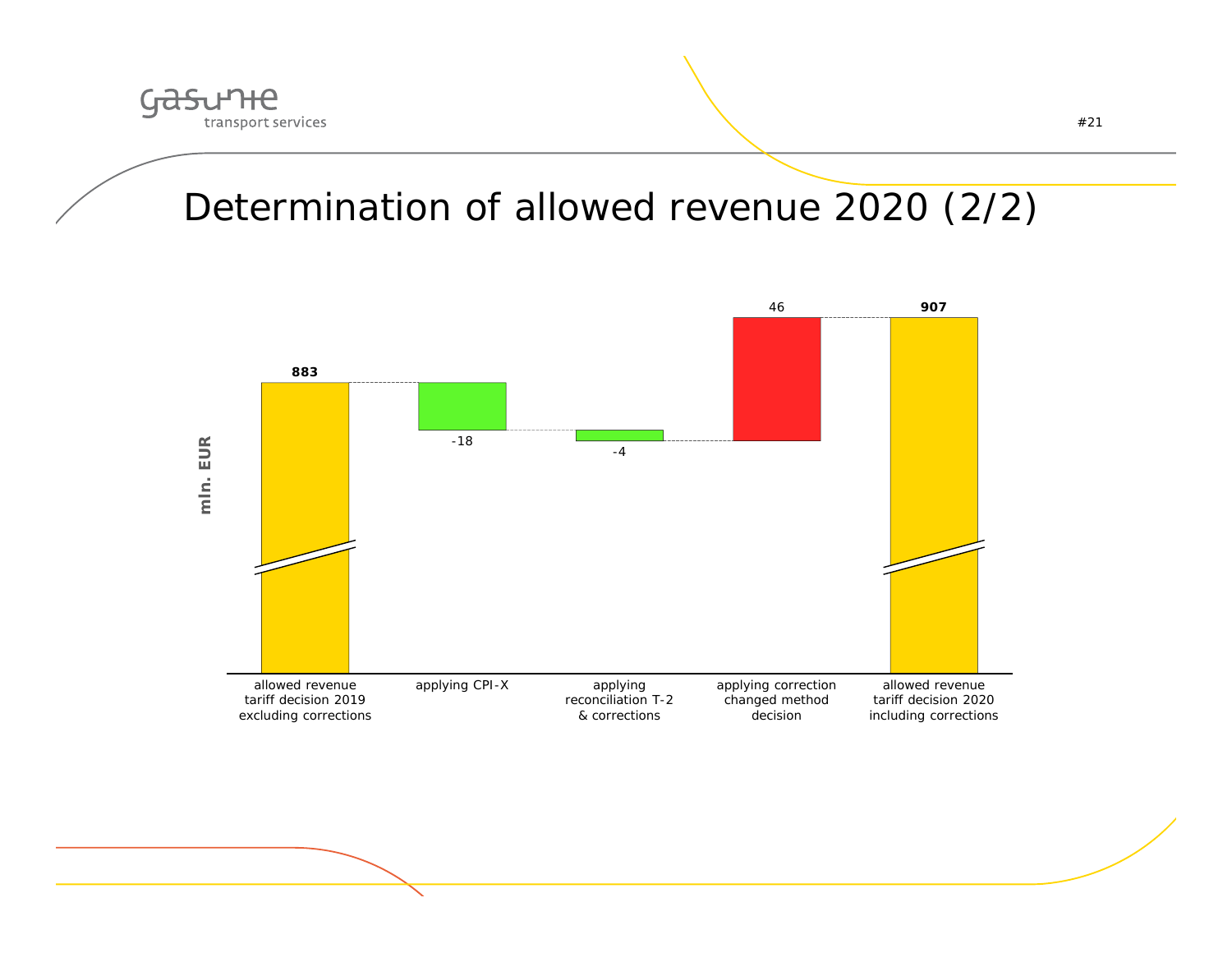

#### Details of reconciliation T-2 and corrections

| <b>Reconciliation and corrections</b> | <b>Total</b><br>$\epsilon$ mln. | <b>Remark</b>                                                                     | Link to<br><b>Method</b><br><b>Decision</b> |
|---------------------------------------|---------------------------------|-----------------------------------------------------------------------------------|---------------------------------------------|
| Purchase costs energy (only QC)       | 10 <sup>°</sup>                 | Total reconciliation is 20, but<br>this will be distributed over<br>2020 and 2021 | Chapter 9.2.1                               |
| Revenue-cap regulation                | $-17$                           |                                                                                   | Chapter 9.3                                 |
| Administrative imbalance              | 6                               | Total reconciliation is 12, but<br>this will be distributed over<br>2020 and 2021 | Chapter 9.2.4                               |
| Over subscription and buy back        | $-3$                            |                                                                                   | Chapter 9.4.3                               |
| Auction premium                       | $-1$                            |                                                                                   | Chapter 9.4.2                               |
| Other corrections                     | $\overline{O}$                  |                                                                                   |                                             |
| <b>TOTAL (rounded)</b>                | -4                              |                                                                                   |                                             |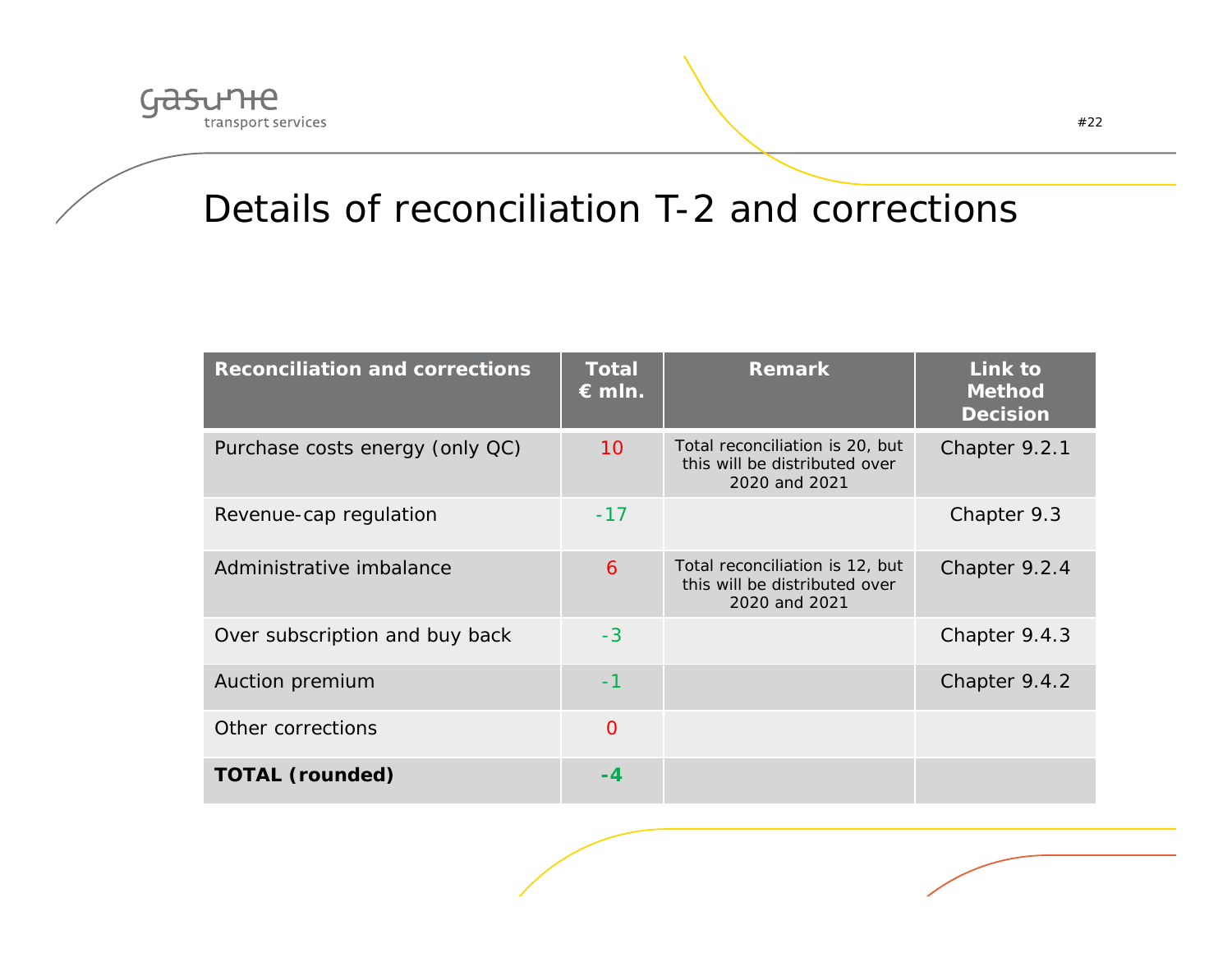

## Details of correction changed method decision

| Correction changed method decision | <b>Total</b><br>$\epsilon$ mln.<br><i>(including interest)</i> |
|------------------------------------|----------------------------------------------------------------|
| Correction allowed revenue 2017    | 14                                                             |
| Correction allowed revenue 2018    | 12                                                             |
| Correction allowed revenue 2019    | 10                                                             |
| Correction allowed revenue 2020    | 9                                                              |
| <b>TOTAL (rounded)</b>             | 46                                                             |

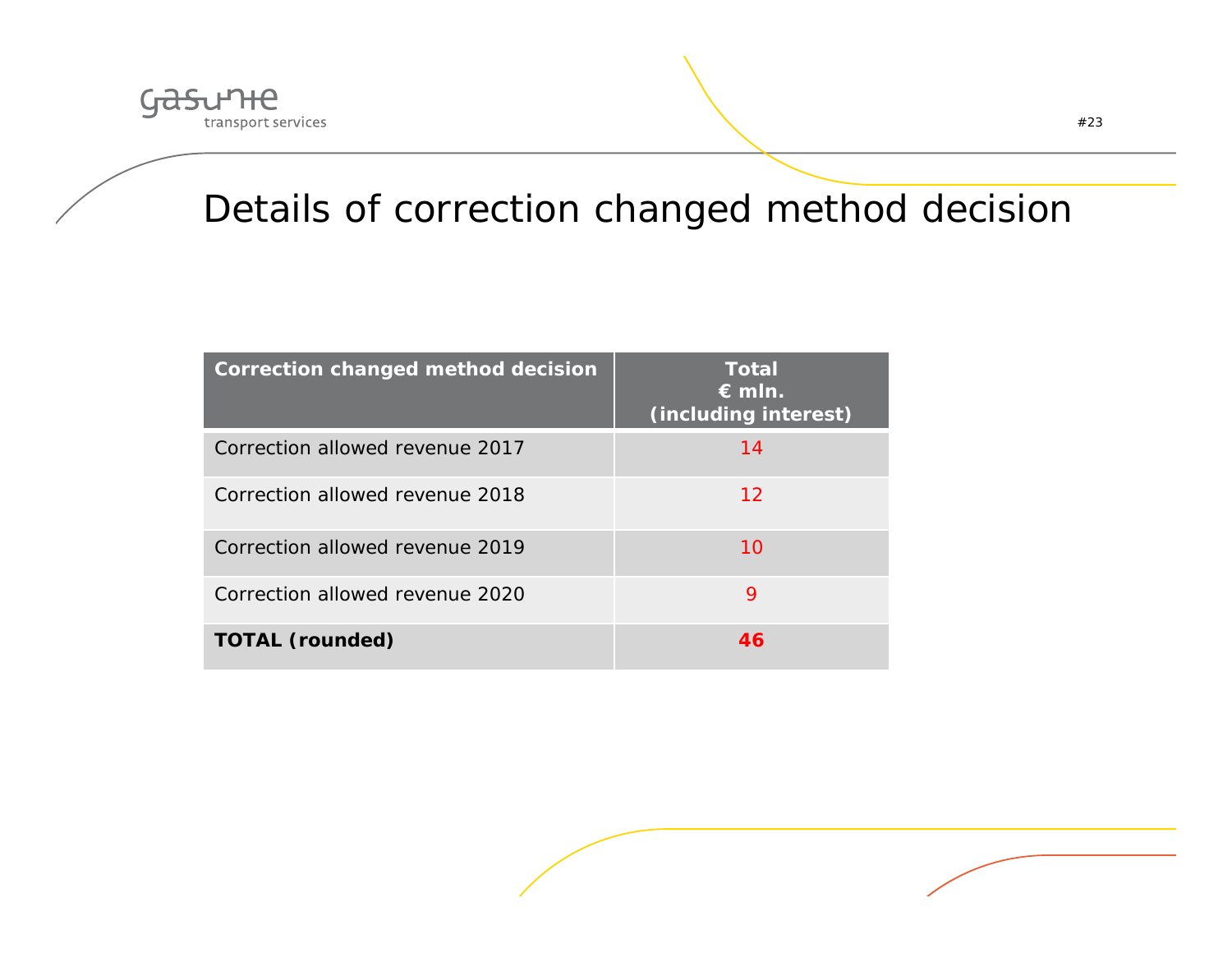

## Content

- $\blacksquare$ Context of the tariff decision
- $\blacksquare$ Reference Price Methodology (RPM): How to determine reference prices
- $\blacksquare$ Input for RPM: Forecasted Contracted Capacity 2020
- $\blacksquare$ Input for RPM: Allowed revenue 2020
- $\mathcal{L}_{\mathcal{A}}$ Calculated Reference prices 2020 and graphic views
- $\blacksquare$ Reference price development 2021 and beyond
- $\blacksquare$ Appendix

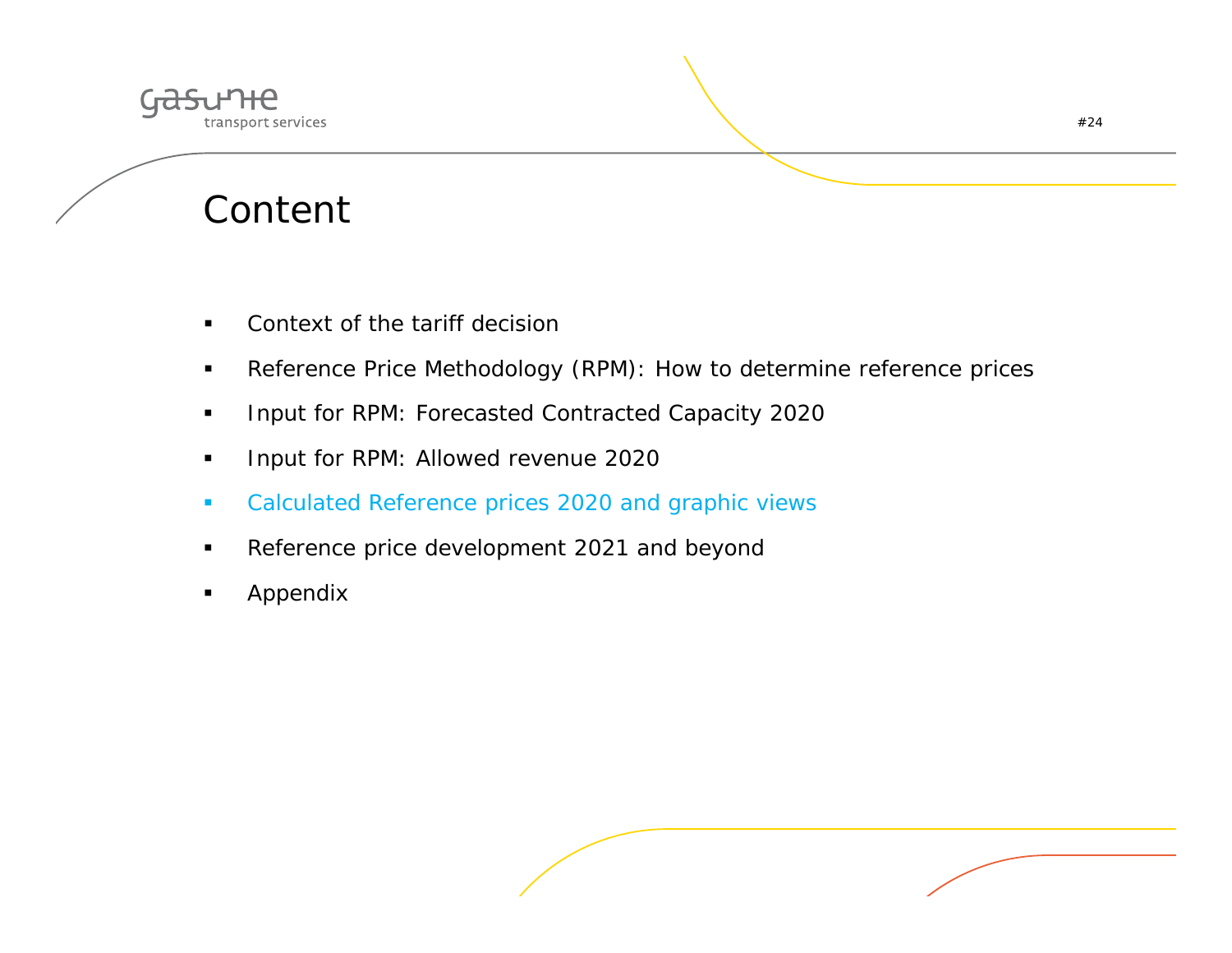

## Input parameters for RPM

| <b>Parameter</b>                                    | <b>Value</b>   | <b>Remark</b>           |
|-----------------------------------------------------|----------------|-------------------------|
| Share of allowed revenue received from entry points | 40%            |                         |
| Share of allowed revenue received from exit points  | 60%            | NC TAR decision         |
| Storage discount                                    | 60%            |                         |
| Allowed revenue                                     | 907M €         |                         |
| Forecasted contracted entry capacity                | 271M kwh/h/y   | tariff decision by ACM, |
| Forecasted contracted exit capacity                 | 291M kwh/h/y   | yearly                  |
| Forecasted contracted entry Storage capacity        | $134M$ kwh/h/y |                         |
| Forecasted contracted exit Storage capacity         | 45M kwh/h/y    |                         |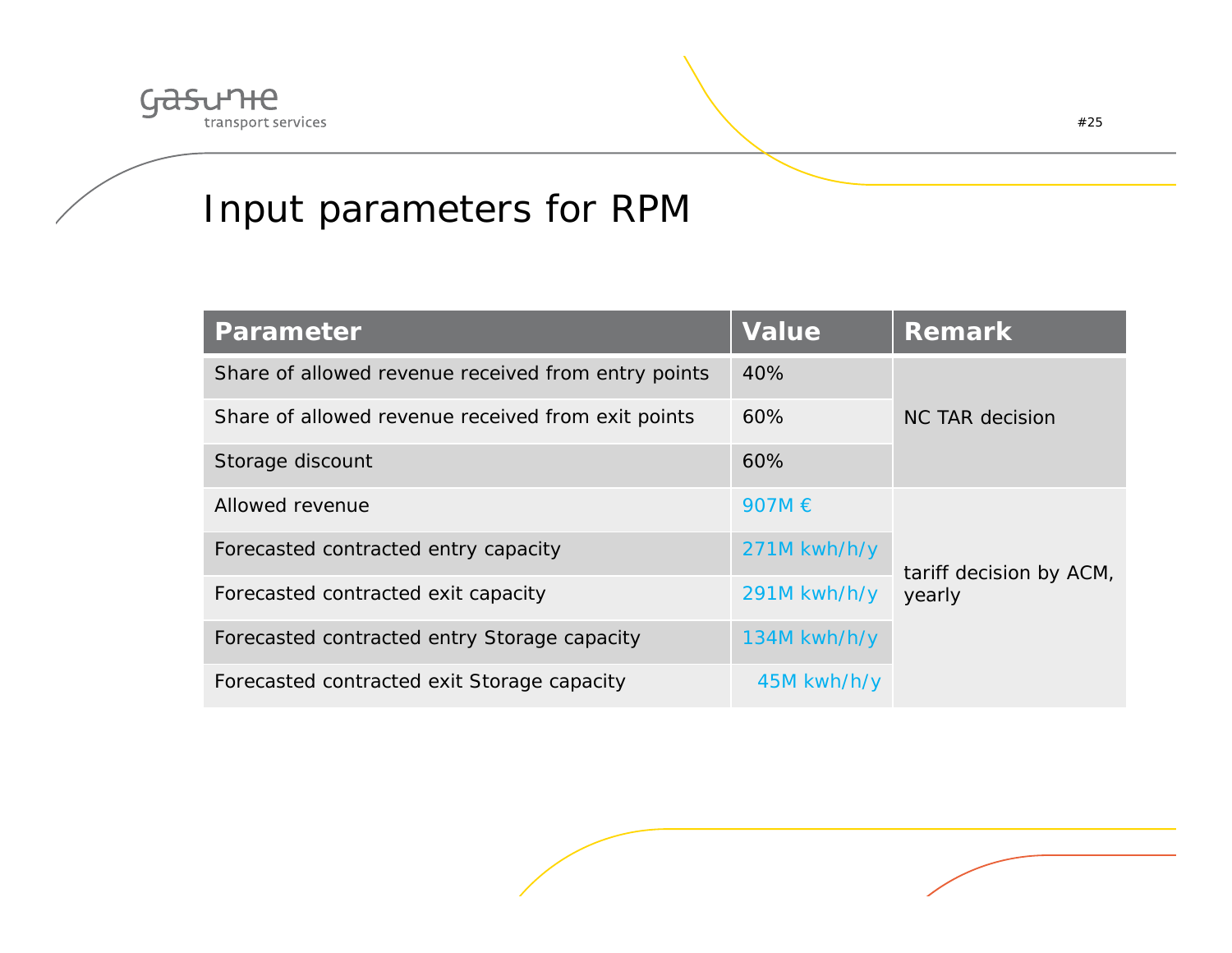

#### Reference price calculation in four steps

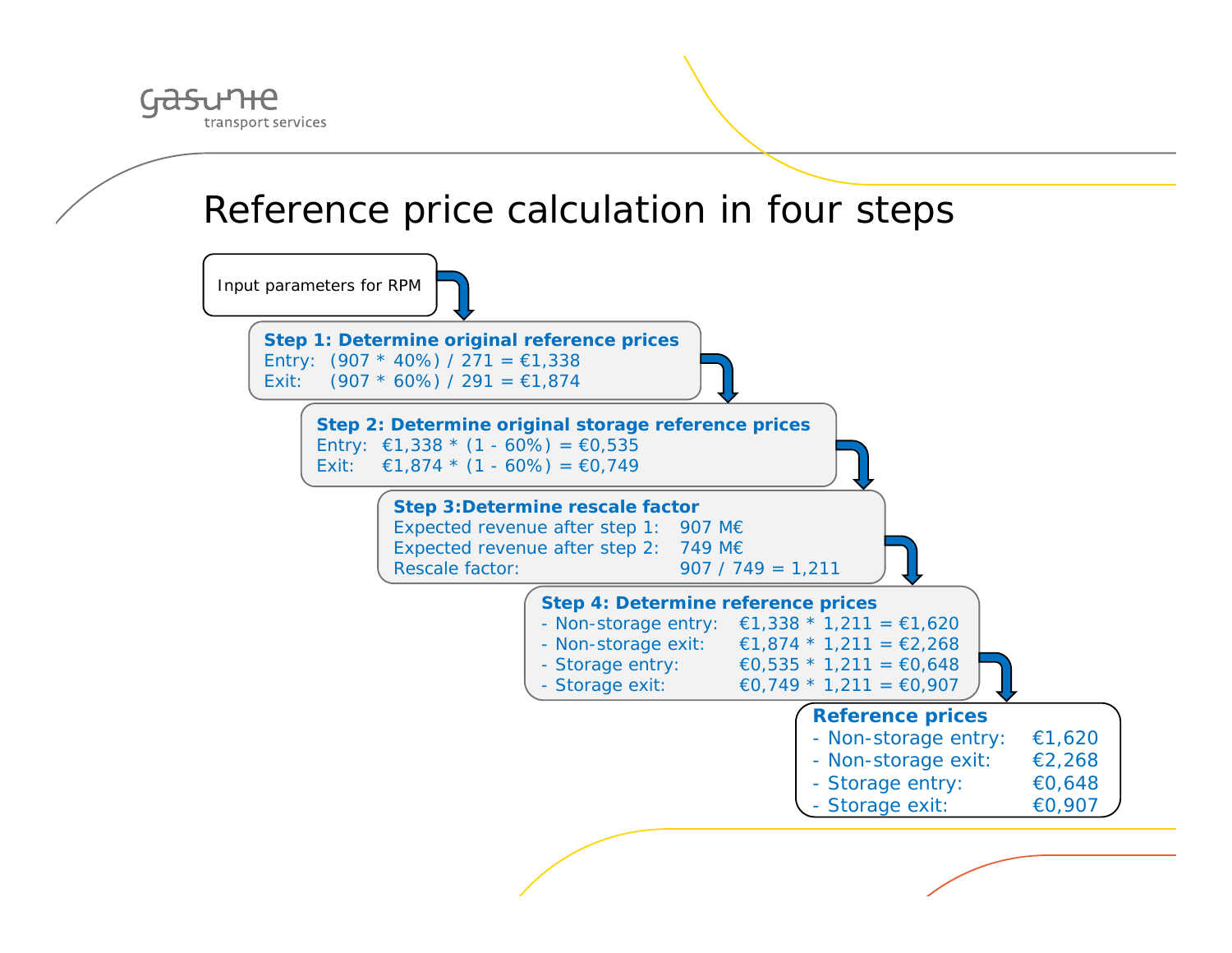

#### Reference prices 2020 versus 2019

| <b>Reference prices</b> | 2020<br><b>Decision ACM</b><br>$(\epsilon/kWh/h/y)$ | 2019<br><b>Decision ACM</b><br>$(\epsilon/kWh/h/y)$ |           |
|-------------------------|-----------------------------------------------------|-----------------------------------------------------|-----------|
|                         |                                                     | Min $*$                                             | $Max^*$   |
| Non-storage entry       | 1,620                                               | 0,998                                               | 2,109     |
| Non-storage exit        | 2,268                                               | 0,525                                               | $3,893**$ |
| Storage entry           | 0,648                                               | 0,959                                               | 1,317     |
| Storage exit            | 0,907                                               | 0,460                                               | 1,136     |

| <b>Average tariff</b><br>2020<br>$(\epsilon$ /kWh/h/y) |       | 2019<br>$(\epsilon/kWh/h/y)$ | <b>Delta</b> |
|--------------------------------------------------------|-------|------------------------------|--------------|
|                                                        | 1,615 | 1,487                        | 9%           |

\* In current situation individual tariffs per network point and different components: transport, quality conversion, balancing, connection. Storage discount increased from 25% to 60%

\*\* Some small local distribution points have a higher all-in tariff due to the uniform yearly system connection fee, but these are outliers, highest is 8,373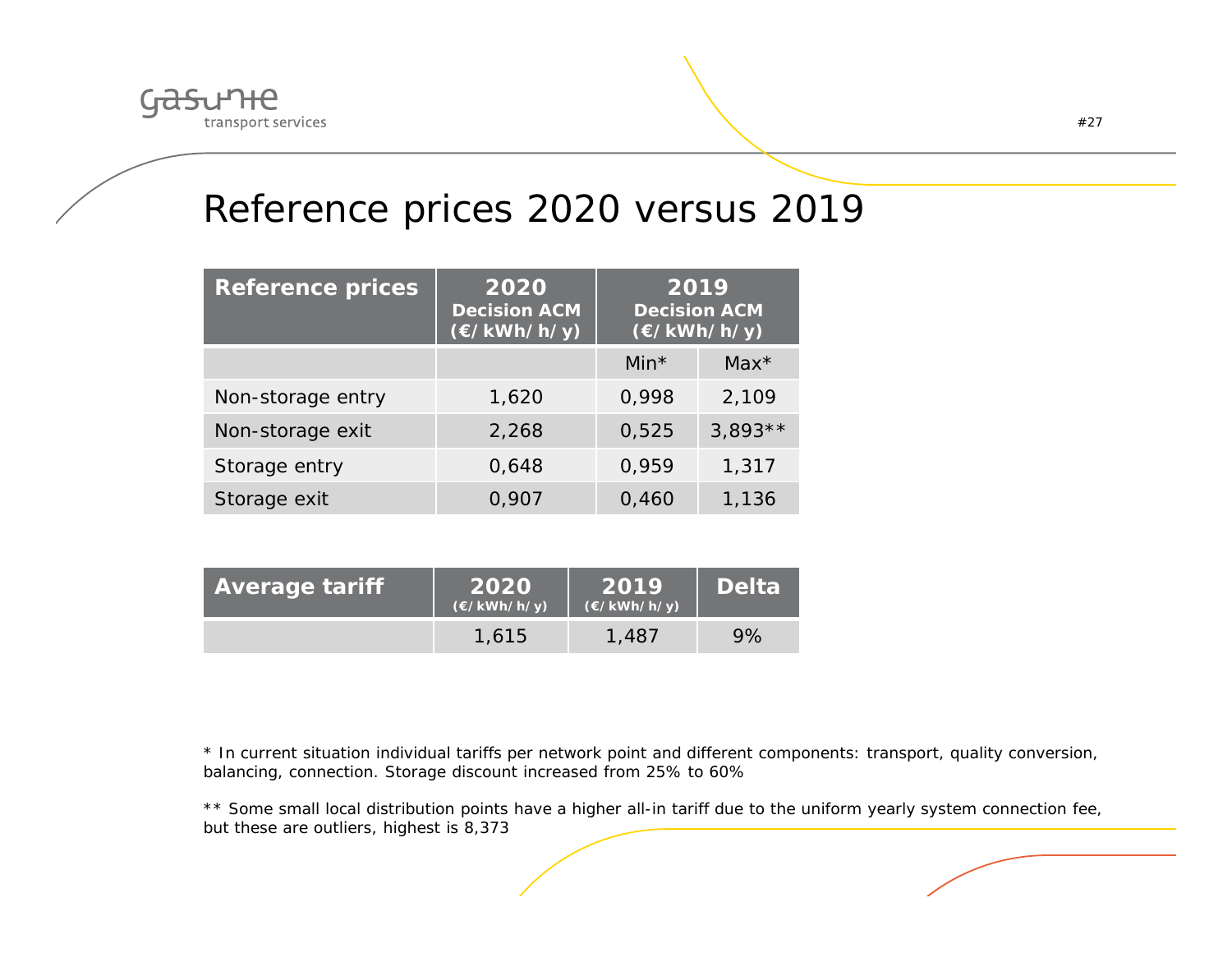

#### Explanation average tariff increase

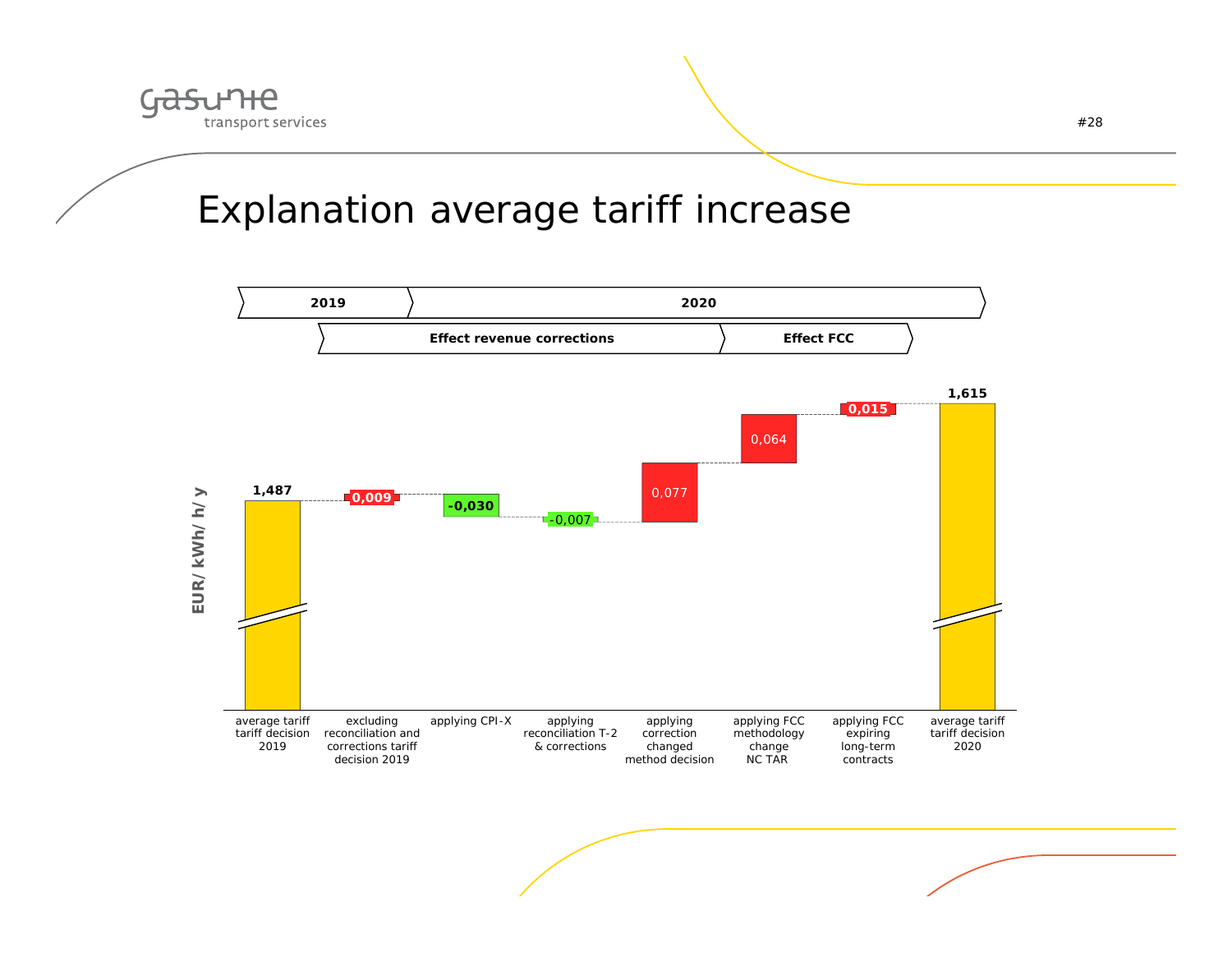

## Revenue distribution per segment in 2020

| Segment                        | Forecasted<br>contracted<br>capacity<br>(Million<br>kWh/h/y) | <b>Expected</b><br>revenue<br>(ME) |
|--------------------------------|--------------------------------------------------------------|------------------------------------|
| Entry border points            | 70                                                           | 114                                |
| Entry LNG                      | 17                                                           | 27                                 |
| Entry production points        | 50                                                           | 82                                 |
| Entry storage                  | 134                                                          | 87                                 |
| Exit storage                   | 45                                                           | 41                                 |
| Exit industrial points         | 46                                                           | 104                                |
| Exit local distribution points | 97                                                           | 220                                |
| Exit border points             | 103                                                          | 233                                |
| Total (all numbers rounded)    | 562                                                          | 907                                |

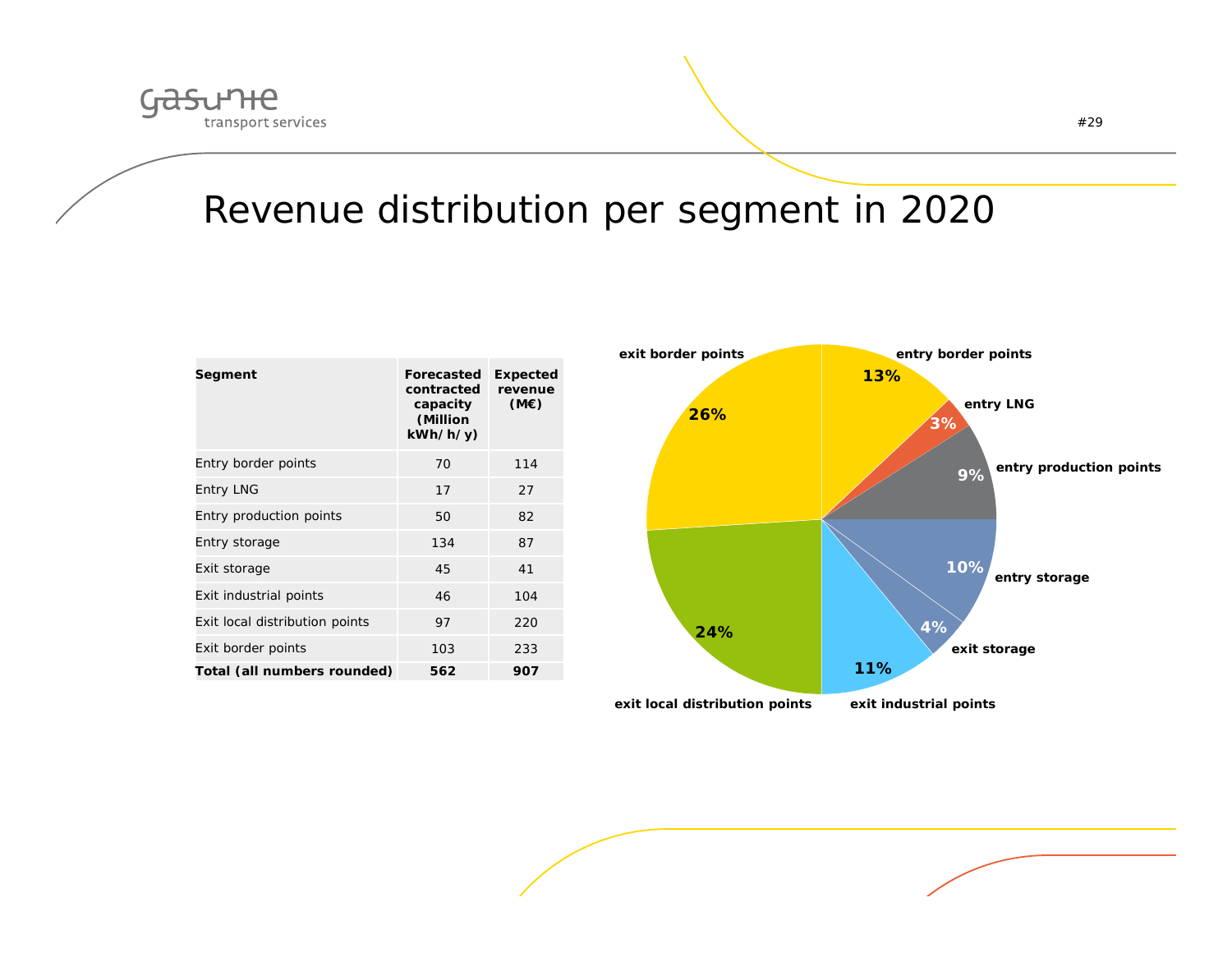

## Content

- $\blacksquare$ Context of the tariff decision
- $\blacksquare$ Reference Price Methodology (RPM): How to determine reference prices
- $\blacksquare$ Input for RPM: Forecasted Contracted Capacity 2020
- $\blacksquare$ Input for RPM: Allowed revenue 2020
- $\blacksquare$ Calculated Reference prices 2020 and graphic views
- $\mathcal{L}_{\mathcal{A}}$ Reference price development 2021 and beyond
- $\blacksquare$ Appendix

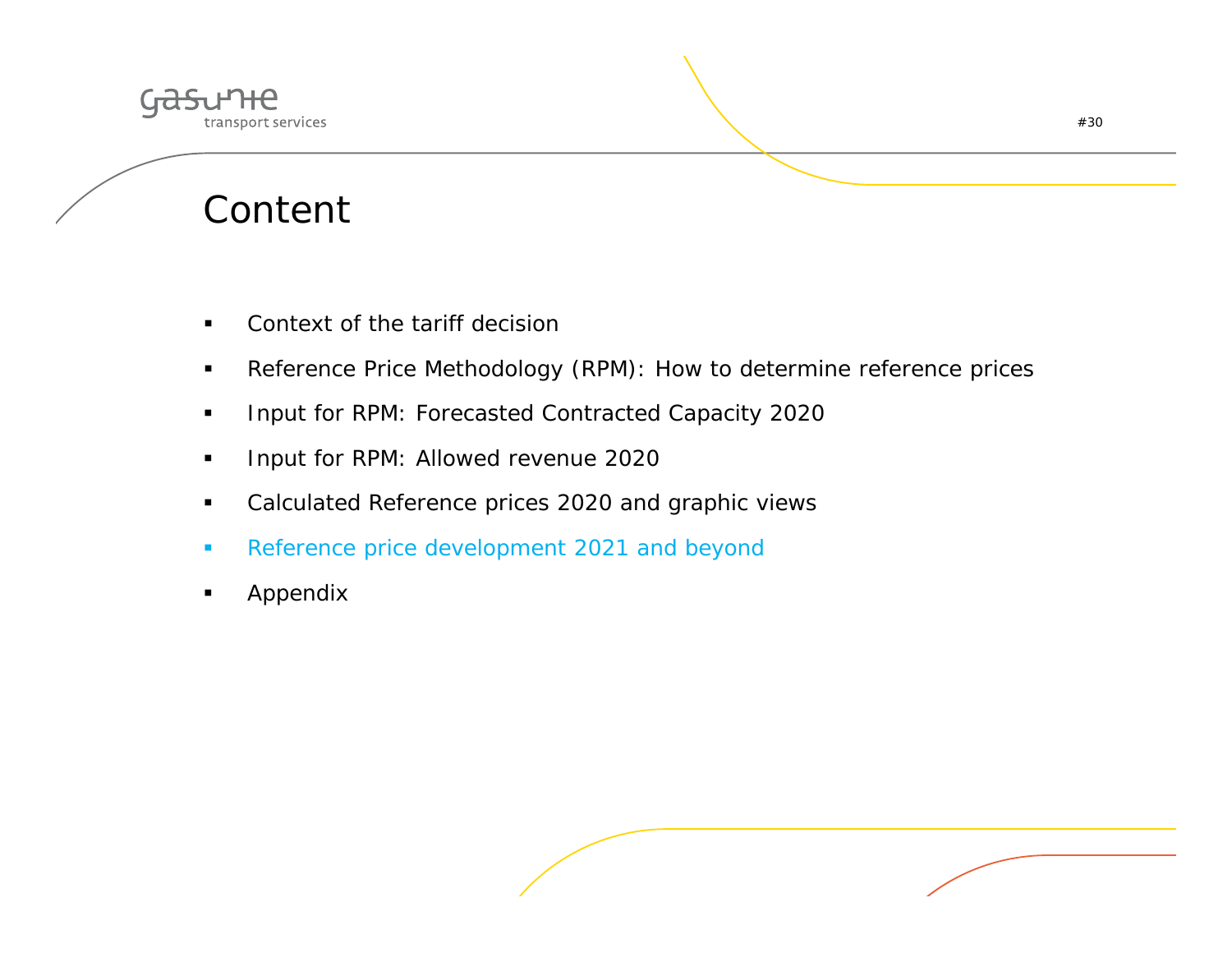

### Indication average tariff 2021

#### Assumptions

- $\blacksquare$ Forecasted contracted capacity: 533 mln. kWh/h/y
- $\blacksquare$  Current forecast allowed revenue 2021: € 868 mln.
	- n Expectation CPI: 2%
	- п Expectation reconciliation and corrections:  $\epsilon$  17 mln.

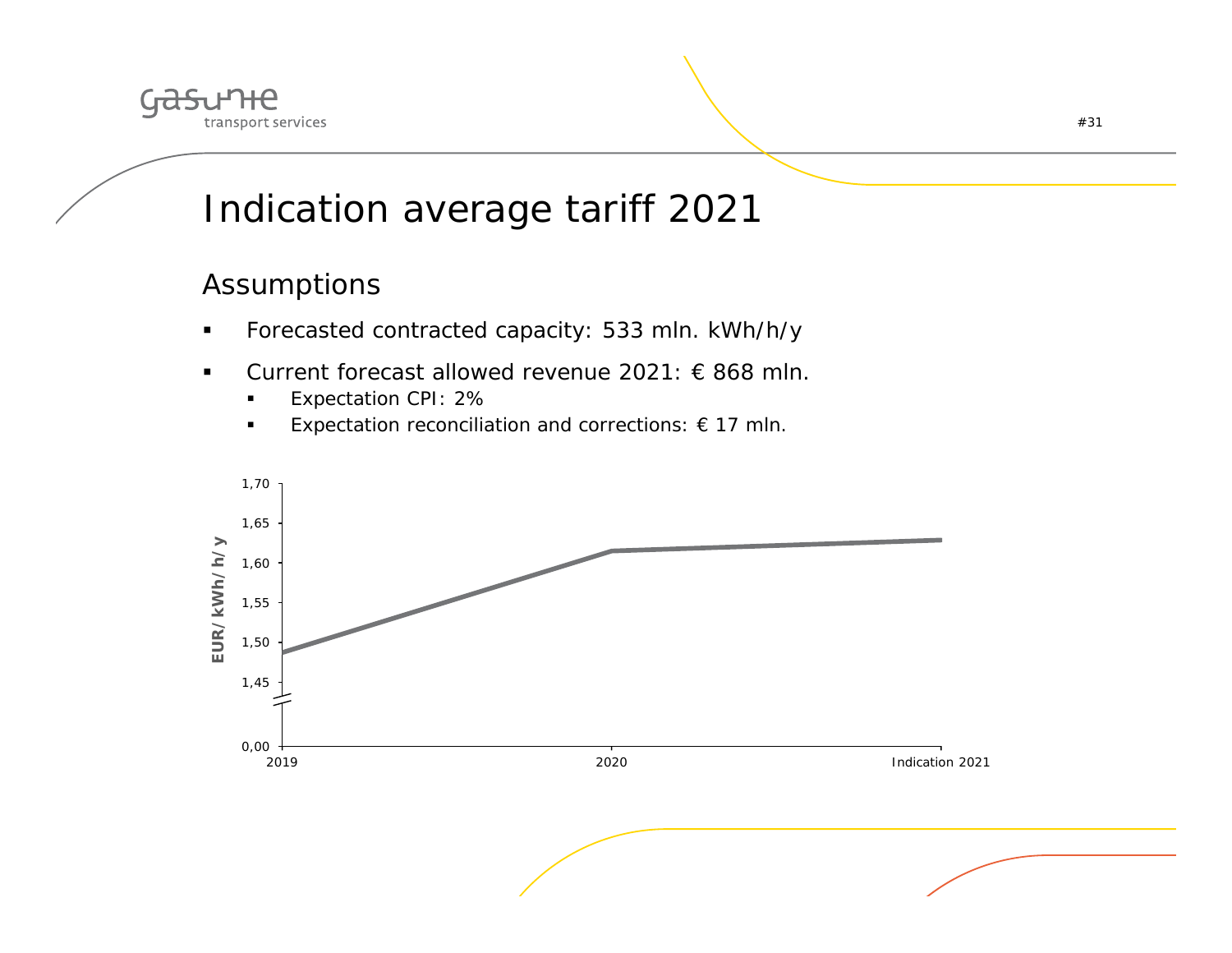

## Reference price development 2021 and beyond

- $\blacksquare$ Current regulation period ends in 2021
- $\blacksquare$ No indication of allowed revenue from 2022 onwards
- $\blacksquare$  Reference price is based on allowed revenue, therefore no reference price indication from 2022 onwards
- $\blacksquare$ Indication of forecasted contracted capacity is possible

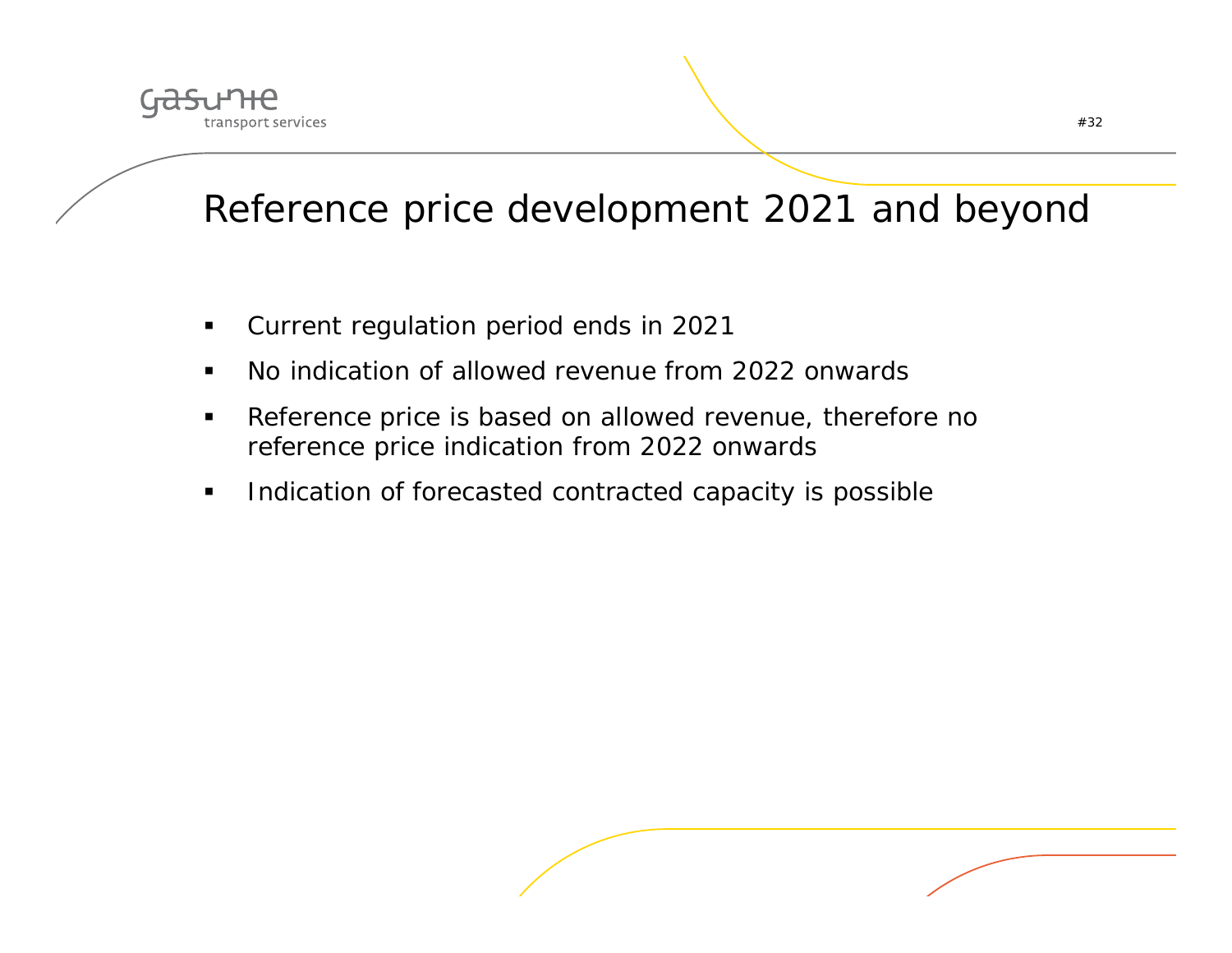

#### Indication Forecasted Contracted Capacity

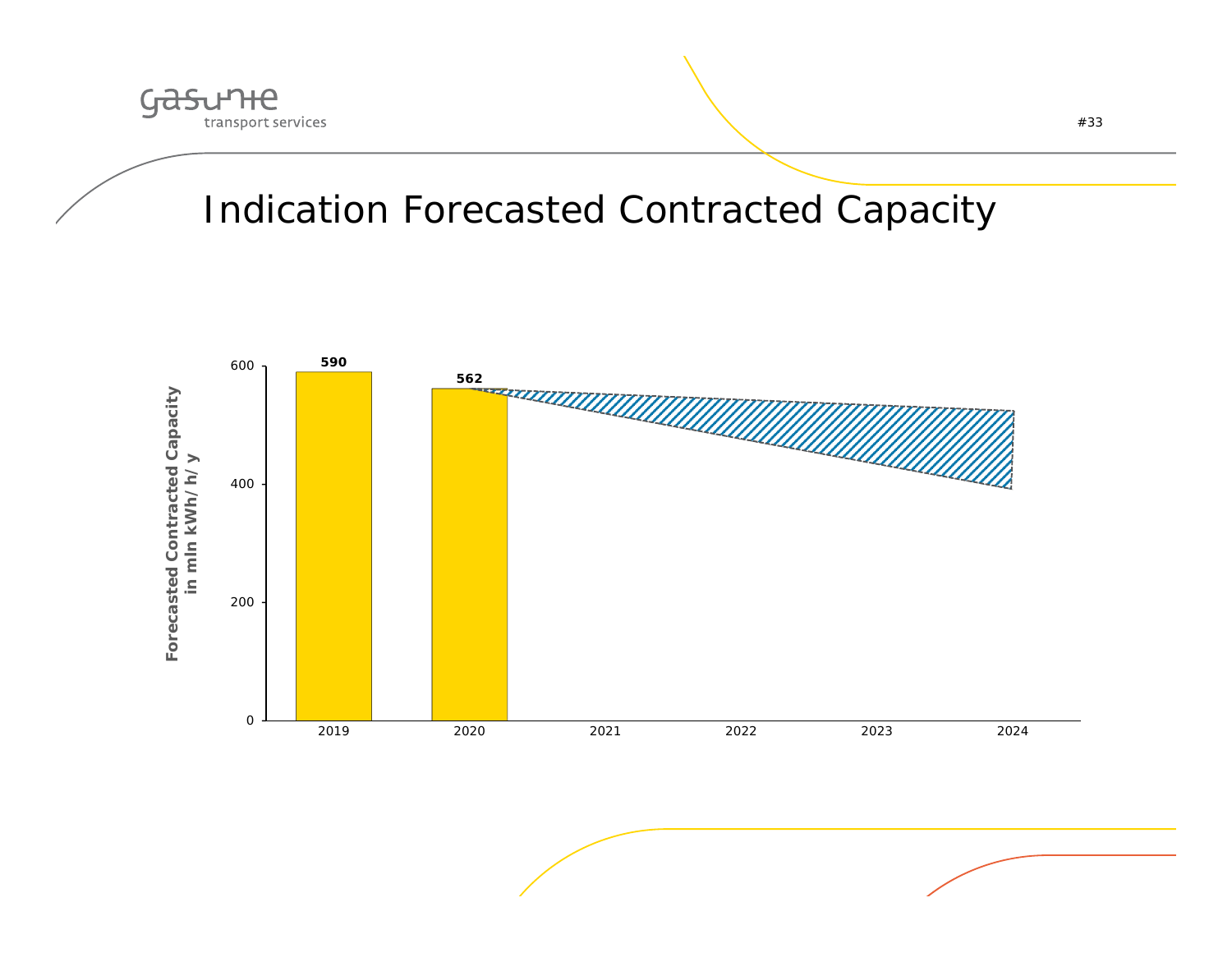

## Content

- $\blacksquare$ Context of the tariff decision
- $\blacksquare$ Reference Price Methodology (RPM): How to determine reference prices
- $\blacksquare$ Input for RPM: Forecasted Contracted Capacity 2020
- $\blacksquare$ Input for RPM: Allowed revenue 2020
- $\blacksquare$ Calculated Reference prices 2020 and graphic views
- $\blacksquare$ Reference price development 2021 and beyond
- $\blacksquare$ Appendix

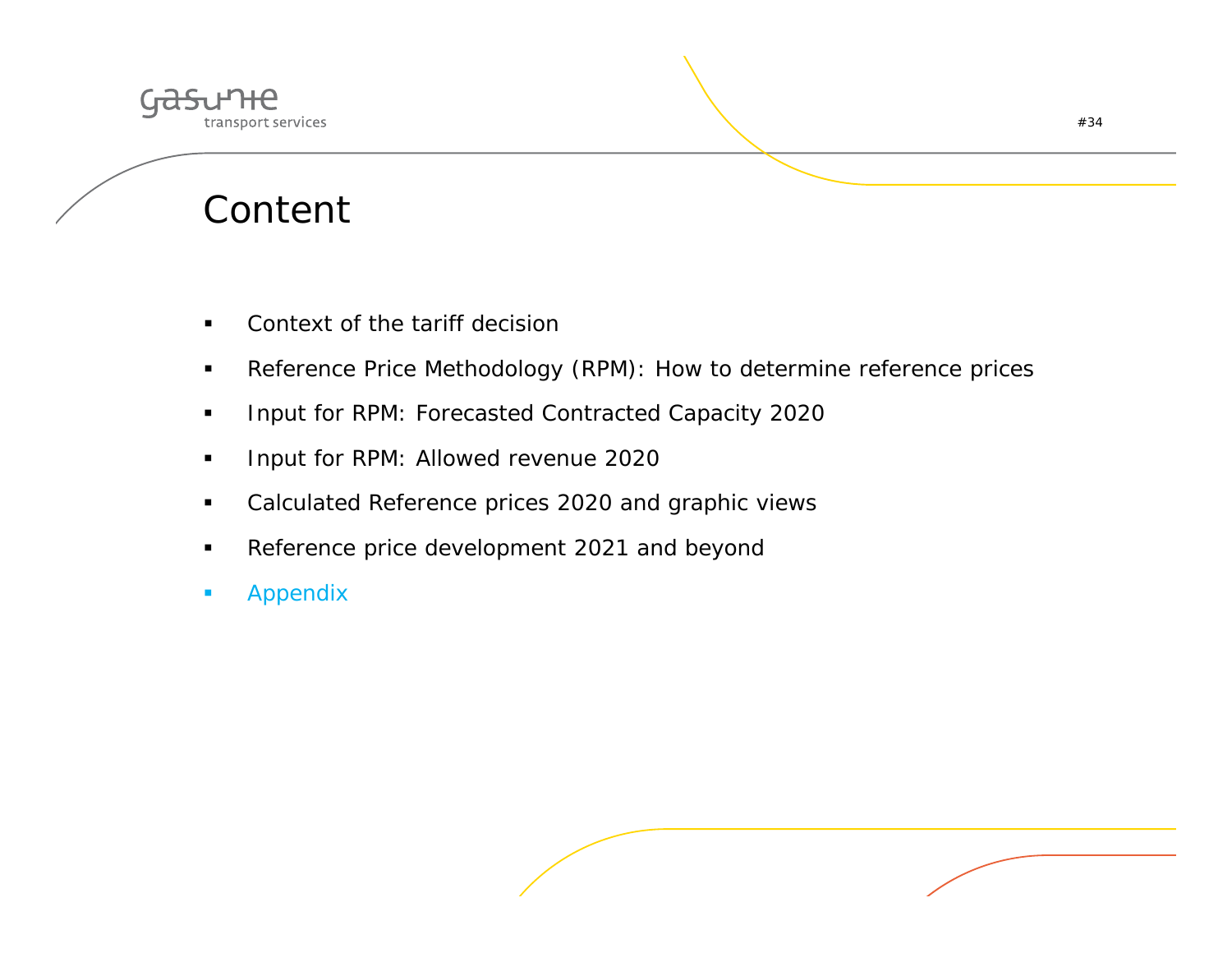

## Appendix

- 1. How to determine reserve prices
- 2. Overview of reserve prices
- 3. Delta tariff decision ACM and tariff proposal GTS

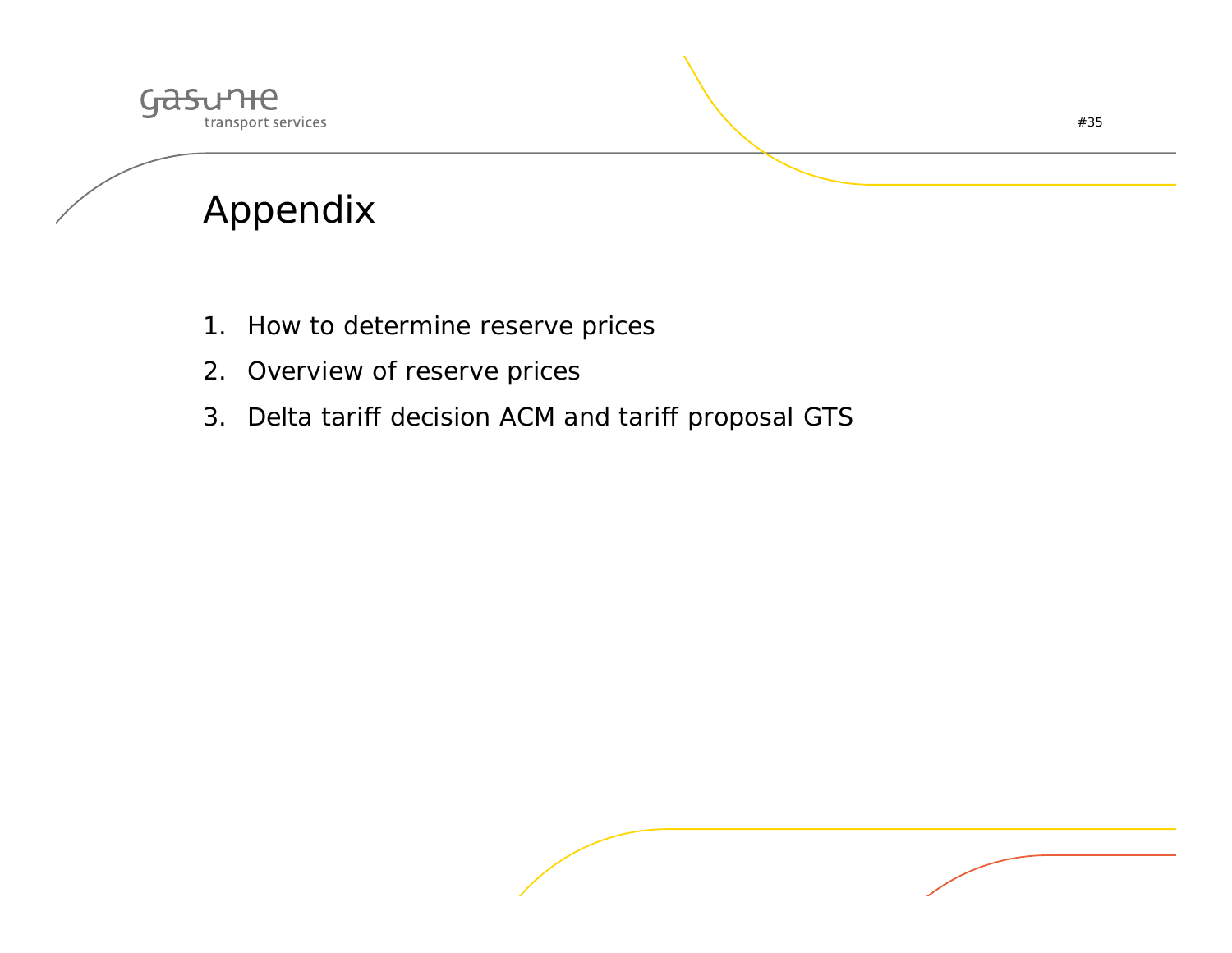

#### How to determine reserve prices

'reserve price' means the price for a **non**-yearly firm standard capacity product

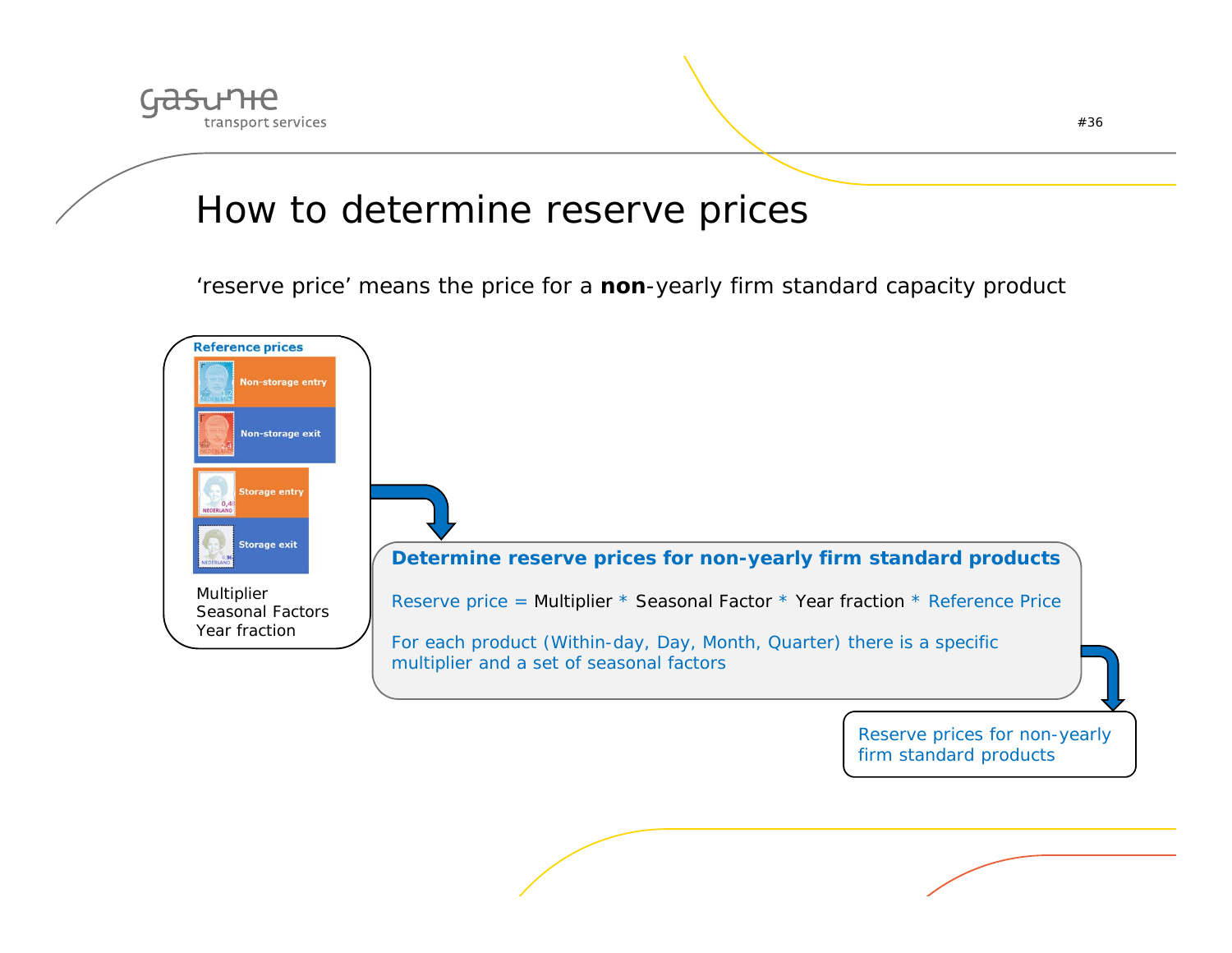

### Overview of reserve prices (1/4)

#### **Non-storage Entry**

| Product ->       | Year        | Quarter     | <b>Month</b> | Day         | Within-day  |
|------------------|-------------|-------------|--------------|-------------|-------------|
|                  | EUR/kWh/h/y | EUR/kWh/h/q | EUR/kWh/h/m  | EUR/kWh/h/d | EUR/kWh/h/h |
|                  |             |             |              |             |             |
| January          |             |             | 0,36741811   | 0,01454024  | 0,00060585  |
| <b>February</b>  |             | 0,78197388  | 0,32099202   | 0,01357967  | 0,00056582  |
| <b>March</b>     |             |             | 0,24844463   | 0,00983035  | 0,00040960  |
| April            |             |             | 0,17110987   | 0,00699512  | 0,00029147  |
| <b>May</b>       |             | 0,35850959  | 0,13914546   | 0,00550779  | 0,00022950  |
| June             | 1,62013226  |             | 0,11951795   | 0,00488806  | 0,00020367  |
| July             |             | 0,28099999  | 0,11423924   | 0,00451623  | 0,00018818  |
| August           |             |             | 0,10868166   | 0,00429933  | 0,00017914  |
| <b>September</b> |             |             | 0,11433884   | 0,00467891  | 0,00019496  |
| <b>October</b>   |             |             | 0,15334817   | 0,00607328  | 0,00025306  |
| <b>November</b>  |             | 0,60221556  | 0,24043028   | 0,00983035  | 0,00040960  |
| <b>December</b>  |             |             | 0,32830918   | 0,01299094  | 0,00054129  |

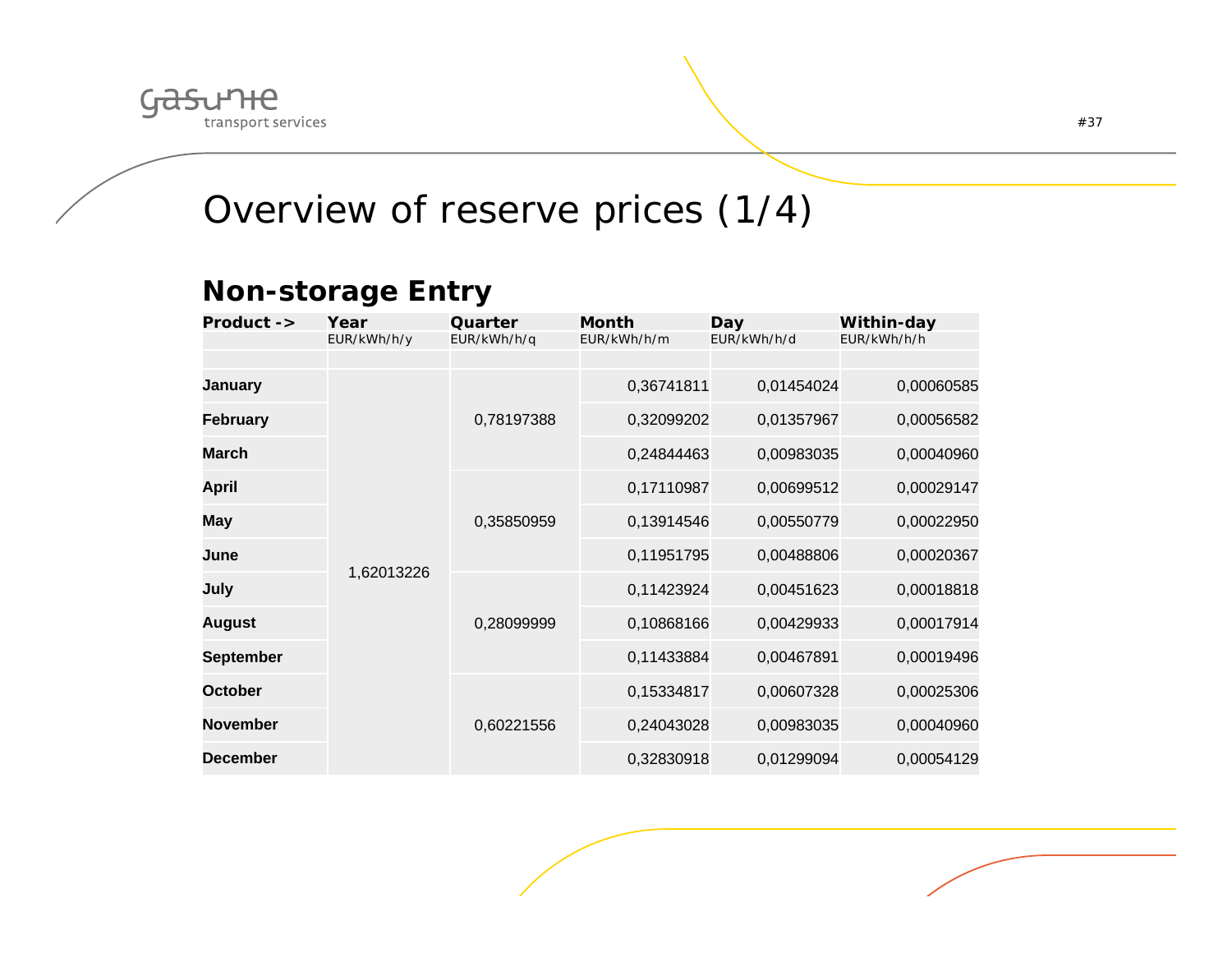

### Overview of reserve prices (2/4)

#### **Non-storage Exit**

| Product ->       | Year        | Quarter     | Month       | Day         | Within-day  |            |
|------------------|-------------|-------------|-------------|-------------|-------------|------------|
|                  | EUR/kWh/h/y | EUR/kWh/h/q | EUR/kWh/h/m | EUR/kWh/h/d | EUR/kWh/h/h |            |
|                  |             |             |             |             |             |            |
| January          |             |             | 0,51441294  | 0,02035743  | 0,00084823  |            |
| <b>February</b>  |             | 1,09482213  | 0,44941293  | 0,01901256  | 0,00079220  |            |
| <b>March</b>     |             |             | 0,34784113  | 0,01376323  | 0,00057347  |            |
| April            |             |             | 0,23956666  | 0,00979369  | 0,00040808  |            |
| <b>May</b>       |             | 0,50194035  | 0,19481409  | 0,00771131  | 0,00032131  |            |
| June             | 2,26830679  |             | 0,16733411  | 0,00684366  | 0,00028516  |            |
| July             |             |             | 0,15994352  | 0,00632306  | 0,00026347  |            |
| August           |             | 0,39342108  |             | 0,15216248  | 0,00601938  | 0,00025081 |
| <b>September</b> |             |             | 0,16008296  | 0,00655082  | 0,00027296  |            |
| <b>October</b>   |             |             | 0,21469896  | 0,00850305  | 0,00035430  |            |
| <b>November</b>  |             | 0,84314699  | 0,33662045  | 0,01376323  | 0,00057347  |            |
| <b>December</b>  |             |             | 0,45965750  | 0,01818829  | 0,00075785  |            |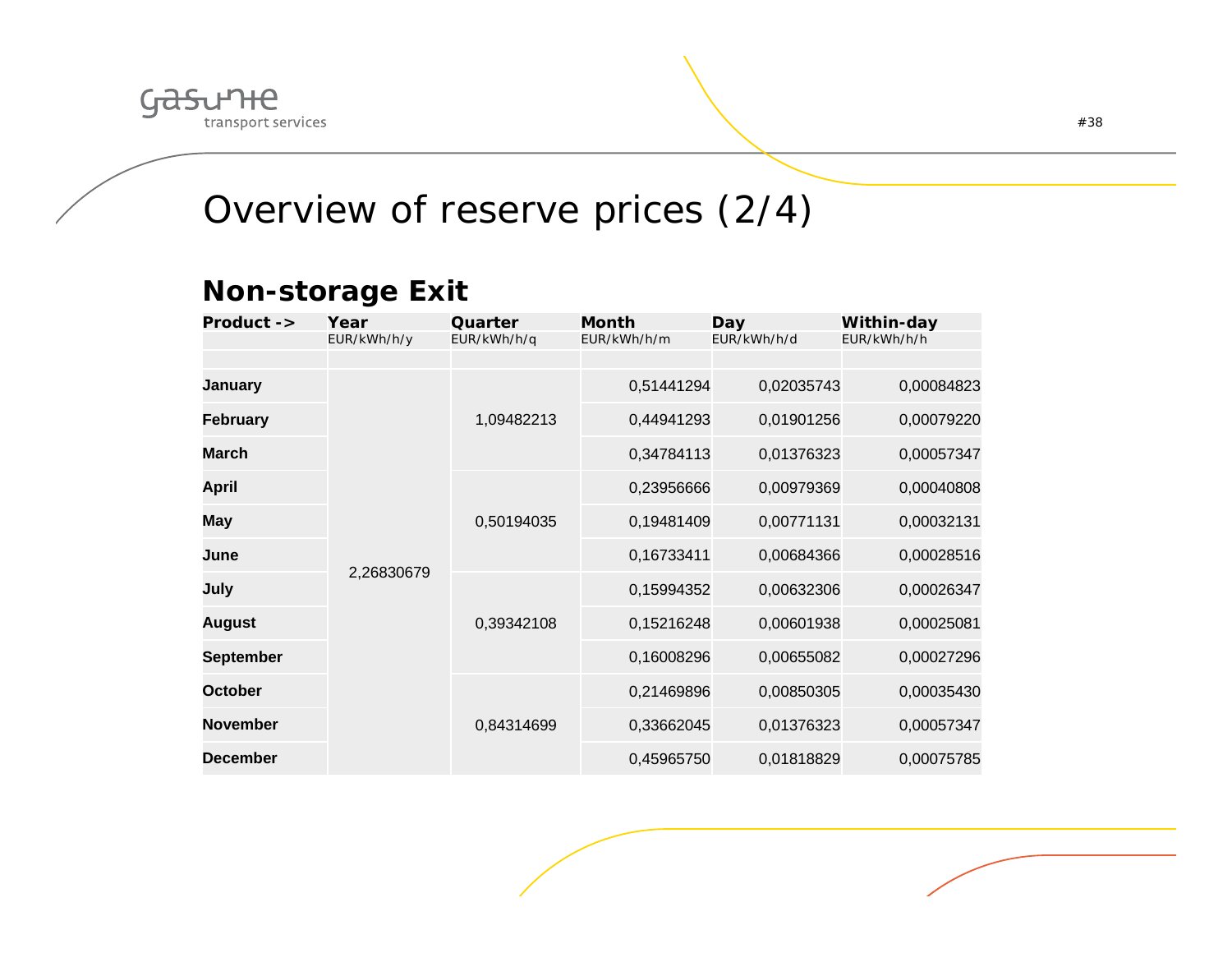

#### Overview of reserve prices (3/4)

#### **Storage Entry**

| $Product ->$     | Year        | Quarter     | Month       | Day         | Within-day  |
|------------------|-------------|-------------|-------------|-------------|-------------|
|                  | EUR/kWh/h/y | EUR/kWh/h/q | EUR/kWh/h/m | EUR/kWh/h/d | EUR/kWh/h/h |
|                  |             |             |             |             |             |
| <b>January</b>   |             |             | 0,14696724  | 0,00581610  | 0,00024234  |
| <b>February</b>  |             | 0,31278955  | 0,12839681  | 0,00543187  | 0,00022633  |
| <b>March</b>     |             |             | 0,09937785  | 0,00393214  | 0,00016384  |
| <b>April</b>     |             |             | 0,06844395  | 0,00279805  | 0,00011659  |
| May              |             | 0,14340384  | 0,05565818  | 0,00220311  | 0,00009180  |
| June             | 0,64805290  |             | 0,04780718  | 0,00195523  | 0,00008147  |
| July             |             |             | 0,04569570  | 0,00180649  | 0,00007528  |
| August           |             | 0,11240000  | 0,04347266  | 0,00171973  | 0,00007166  |
| <b>September</b> |             |             | 0,04573554  | 0,00187156  | 0,00007799  |
| October          |             |             | 0,06133927  | 0,00242931  | 0,00010123  |
| <b>November</b>  |             | 0,24088622  | 0,09617211  | 0,00393214  | 0,00016384  |
| <b>December</b>  |             |             | 0,13132367  | 0,00519638  | 0,00021652  |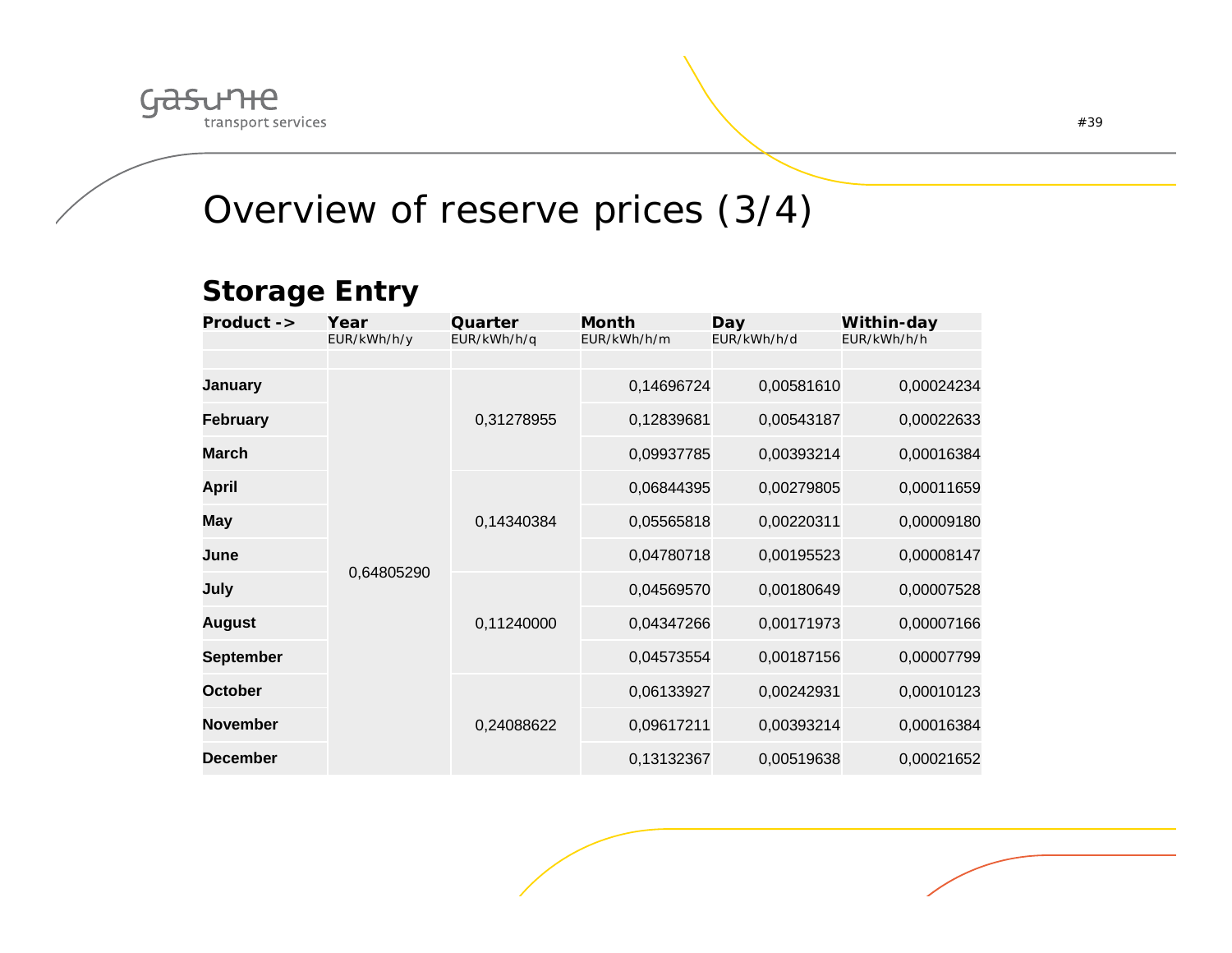

#### Overview of reserve prices (4/4)

#### **Storage Exit**

| Product ->       | Year        | Quarter     | <b>Month</b> | <b>Day</b>  | Within-day  |
|------------------|-------------|-------------|--------------|-------------|-------------|
|                  | EUR/kWh/h/y | EUR/kWh/h/q | EUR/kWh/h/m  | EUR/kWh/h/d | EUR/kWh/h/h |
|                  |             |             |              |             |             |
| <b>January</b>   | 0,90732272  | 0,43792885  | 0,20576517   | 0,00814297  | 0,00033930  |
| <b>February</b>  |             |             | 0,17976517   | 0,00760503  | 0,00031688  |
| March            |             |             | 0,13913645   | 0,00550529  | 0,00022939  |
| April            |             | 0,20077614  | 0,09582667   | 0,00391748  | 0,00016323  |
| May              |             |             | 0,07792563   | 0,00308453  | 0,00012853  |
| June             |             |             | 0,06693364   | 0,00273746  | 0,00011407  |
| July             |             | 0,15736843  | 0,06397741   | 0,00252922  | 0,00010539  |
| <b>August</b>    |             |             | 0,06086499   | 0,00240775  | 0,00010033  |
| <b>September</b> |             |             | 0,06403319   | 0,00262033  | 0,00010919  |
| October          |             | 0,33725879  | 0,08587958   | 0,00340122  | 0,00014172  |
| <b>November</b>  |             |             | 0,13464818   | 0,00550529  | 0,00022939  |
| <b>December</b>  |             |             | 0,18386300   | 0,00727532  | 0,00030314  |